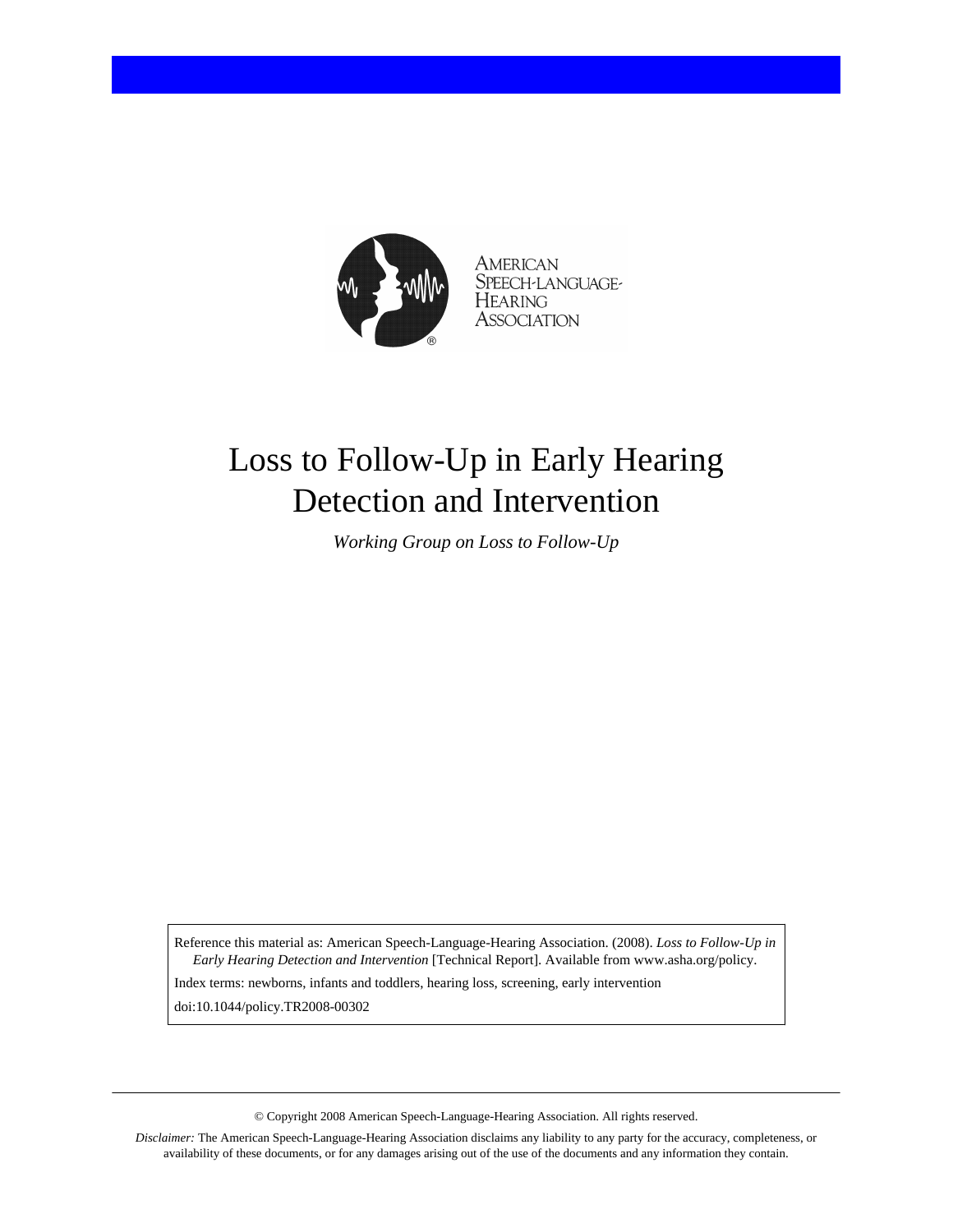| <b>About This</b><br><b>Document</b> | This technical report was developed by the American Speech-Language-Hearing<br>Association (ASHA) Working Group on Loss to Follow-Up and was approved by<br>ASHA's Board of Directors (BOD 46-2008) on December 9, 2008. Members of<br>the group were Anne Marie Tharpe (chair), John Eichwald, Janet Farrell, Jeffrey<br>Hoffman, Meredith Isola, Patti Martin, Amy M. Robbins, Lynn Spivak, Susan<br>Wiley, and Pam Mason (ex officio). Gwendolyn D. Wilson, ASHA vice president<br>for audiology practice (2007–2009), served as the monitoring officer.<br>****                                                                                                                                                                                                                                                                                                                                                                                                                                                                                                                                                                                                                                                                                 |
|--------------------------------------|-----------------------------------------------------------------------------------------------------------------------------------------------------------------------------------------------------------------------------------------------------------------------------------------------------------------------------------------------------------------------------------------------------------------------------------------------------------------------------------------------------------------------------------------------------------------------------------------------------------------------------------------------------------------------------------------------------------------------------------------------------------------------------------------------------------------------------------------------------------------------------------------------------------------------------------------------------------------------------------------------------------------------------------------------------------------------------------------------------------------------------------------------------------------------------------------------------------------------------------------------------|
| <b>Background</b>                    | Congenital, permanent childhood hearing loss affects 2%-4% of infants who spend<br>time in neonatal intensive care units (NICUs) and $1-3$ of every 1,000 infants in<br>well-baby nurseries (Baroch, 2003; Centers for Disease Control and Prevention<br>[CDC], 2008). In an attempt to improve outcomes for children with hearing loss<br>and their families, the National Institutes of Health and the Joint Committee on<br>Infant Hearing (JCIH) in 1993 and 1994, respectively, and the United States<br>Preventive Services Task Force (2008) endorsed the goal of universal detection of<br>hearing loss in infants. The American Academy of Pediatrics (AAP) Task Force<br>on Newborn and Infant Hearing (1999) and JCIH (2000, 2007) endorsed universal<br>newborn hearing screening (UNHS) and the early hearing detection and<br>intervention (EHDI) goals of screening no later than 1 month, confirmation of<br>hearing loss no later than 3 months, and receipt of appropriate intervention no later<br>than 6 months of age. Today, it is estimated that UNHS is provided to 92%-95%<br>of babies born in the United States and its territories (CDC, 2008; National Center<br>for Hearing Assessment and Management [NCHAM], 2007). |
|                                      | Although screening for hearing loss in the newborn period is a good start, it is<br>recognized that a fully functional and comprehensive EHDI program must include<br>professional and family education and short- and long-term follow-up, following<br>the example of newborn dried bloodspot screening programs. In those programs,<br>short-term follow-up has been described as confirmatory diagnoses for newborns<br>who do not pass the screens and referral and connection of infants and their families<br>to treatment, and <i>long-term follow-up</i> as ongoing medical management through<br>the medical home, evidence-based treatment, continuous program evaluation and<br>quality improvement, and new knowledge discovery (Hoff, Hoyt, Therrell, &<br>Ayoob, 2006; Kemper et al., 2008).                                                                                                                                                                                                                                                                                                                                                                                                                                         |
|                                      | Based on national data (CDC, 2008) reported by 45 states, two territories, and the<br>District of Columbia, nearly half (46.3%) of the infants born in 2006 who did not<br>pass their final newborn hearing screen (32,496 infants) did not complete follow-<br>up and were categorized as lost to follow-up (LTF)/lost to documentation (LTD).<br>The percentage of infants who were documented as having received their<br>recommended diagnostic evaluation in 2006 ranged from 1% to 99% among those<br>jurisdictions reporting. Of those infants who were reported as having received an<br>audiological evaluation, only 47% could be documented as having been seen<br>before 3 months of age. Furthermore, more than one-third (39.3%) of infants with<br>diagnosed hearing loss could not be documented as having been enrolled in Part<br>C Early Intervention or having received other early intervention services.                                                                                                                                                                                                                                                                                                                      |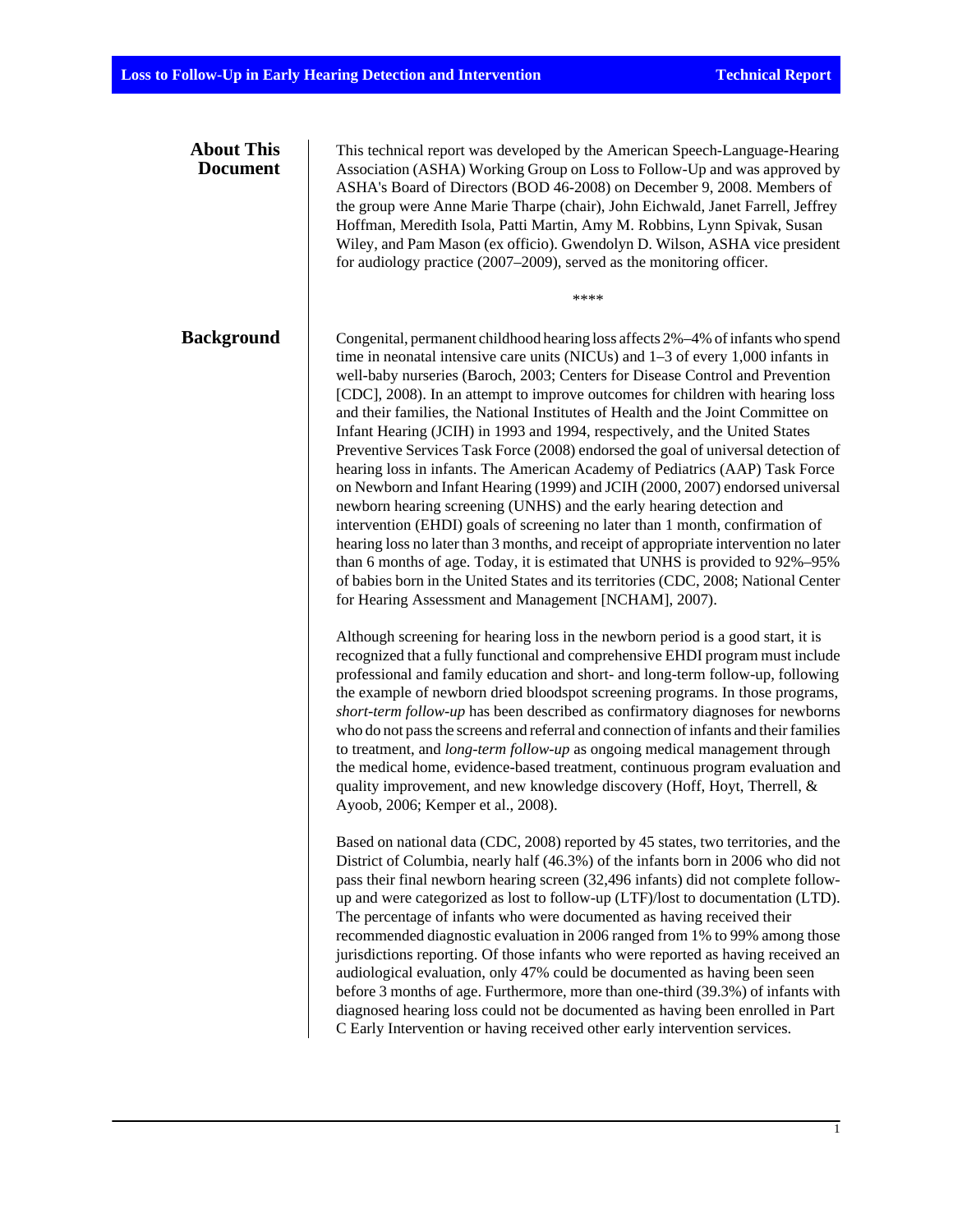Numerous recommendations have been proffered for reducing the LTF rate. However, there is a dearth of research literature demonstrating that such measures are effective. The purposes of this report are to

- define the terminology associated with LTF
- delineate and define the factors that have been identified as contributing to LTF rates
- delineate and define the factors that have been identified as decreasing LTF rates
- provide results of a current systematic review of research literature in the area of LTF.

# **Terminology** *Loss to Follow-Up*

Many jurisdictions recognize any baby who did not receive or complete the recommended diagnostic or intervention process as *lost to follow up* (*LTF*).<sup>1</sup> However, perhaps the most obvious difficulty encountered in tracking such infants stems from the variability in how the term is defined from site to site, as well as on the state and national levels. In an effort to obtain a more comprehensive view of operational definitions used by states, an informal review was undertaken in February 2008 of 23 state definitions (Hoffman & Farrell, 2008). The durational dimension of the definition varied among jurisdictions. For example, some states designated a child as LTF because of incorrect, incomplete, or expired contact information if not located within 2 months of age, while others attempted to follow a child until 3 years of age before classifying as LTF. Other jurisdictions, rather than using age of the child, declared a child as LTF according to the time transpired from the last EHDI system activity with the family—for example, 3–6 months with no known follow-up activity resulted in a designation of LTF. Inclusion of specific groups, such as babies who have expired, moved to another state, or whose parents refused the screening, in the LTF category varied among the states reporting.

In 2006, in an effort to provide more consistent reporting among EHDI jurisdictions, the CDC launched a national survey to better define the timelines for EHDI milestones based on recommendations of the Directors of Speech and Hearing Programs in State Health and Welfare Agencies (2004) and the CDC EHDI Data Committee (CDC, 2008). This survey, designed to report data for Healthy People 2010 and the EHDI 1-3-6 goals on a national basis, requested data that could be documented by the EHDI jurisdictions and might differ from that which is defined and collected specific to their locale and reporting needs (e.g., adjusted or corrected age for preterm infants).

In that CDC survey, "no documented diagnosis" included infants (1) who are in process, (2) who died, (3) whose parents declined services, (4) who are nonresidents, (5) who moved out of the jurisdiction, (6) who cannot be contacted, (7) whose parents are unresponsive, and (8) who have no documented diagnosis for unknown reasons.

<sup>&</sup>lt;sup>1</sup> For purposes of this document, the term *lost to follow-up* refers to infants and the term *loss to follow-up* refers to the EHDI programmatic issues related to followup. The abbreviation *LTF* is used interchangeably to represent both terms in this document.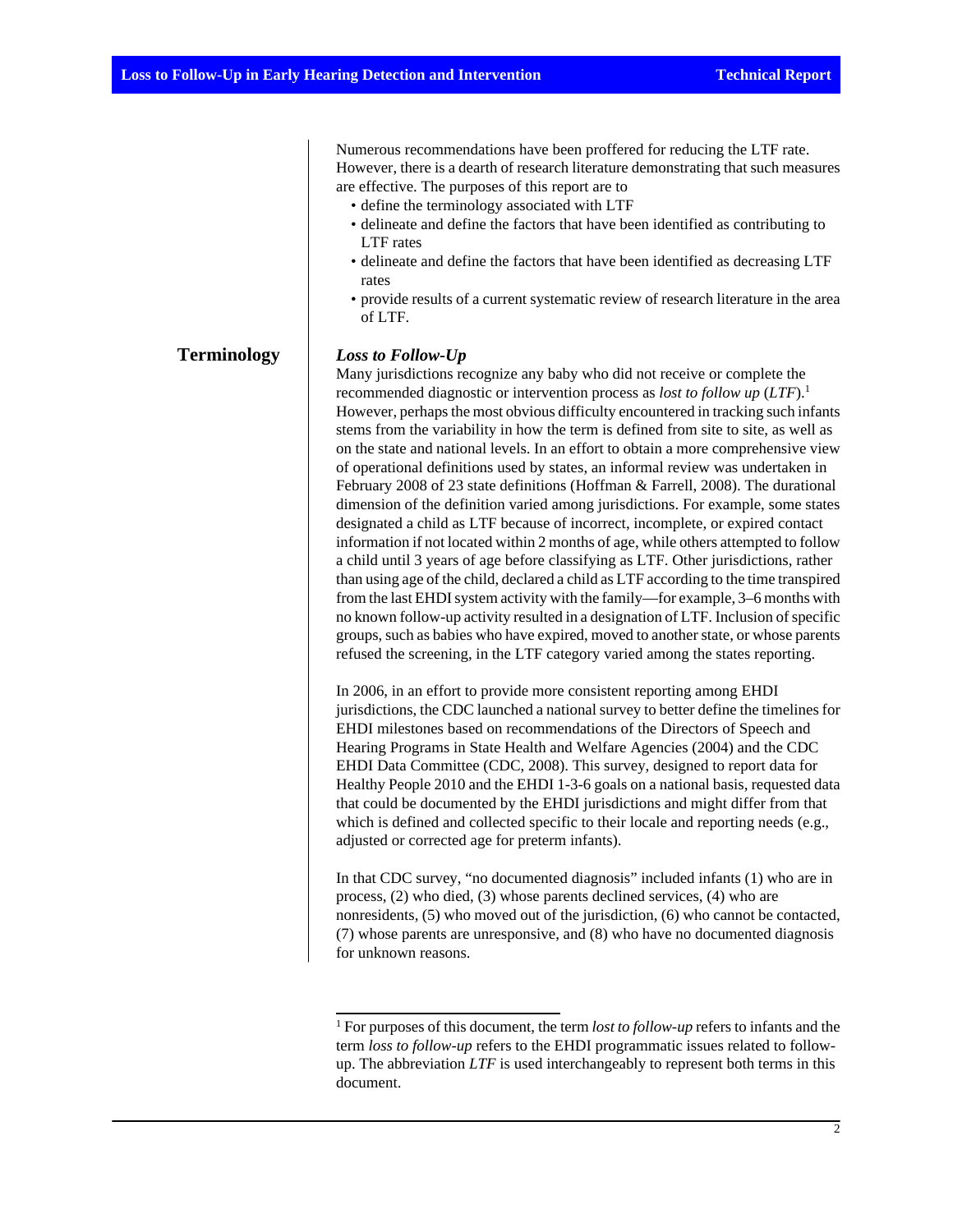Clearly, there is not yet general consensus on how we record and report infants as LTF. This lack of consensus results in difficulty comparing old data to new data and comparing data across jurisdictions.

### *Loss to Documentation*

The designation of *lost to documentation* (*LTD*) is becoming increasingly accepted as being distinct from LTF (Mason, Gaffney, Green, & Grosse, 2008). LTD includes those infants who did not pass their hearing screening and whose diagnostic or intervention status has not been reported to the EHDI program; thus, their status remains unknown by the EHDI program despite the fact that they may have received services. There are multiple points in the EHDI process at which a child might become LTD (e.g., following screening, following diagnosis, following referral to intervention). Although the factors contributing to LTD in NHS programs have not been thoroughly delineated at this time, factors identified as contributing to LTD in the parallel newborn dried bloodspot screening programs included, primarily, name changes and, to a lesser degree, data mismatches. In addition, inadequate or erroneous parental contact information and/or unknown or changed primary care provider contribute to LTD (Hoff et al., 2006). An additional factor contributing to LTD includes those infants who receive services in a jurisdiction different from the jurisdiction of the EHDI system in which they reside or in which they were born. These are often termed "border babies."

#### *Loss to System*

Combining the designations *LTF* and *LTD* under the broad heading of *lost to system* (*LTS*) has been suggested as a viable option to reduce the confusion and variability in capturing this data set within and across EHDI systems and to increase the effectiveness of follow-up strategies (Beauchaine & Hoffman, 2008).

In early 2008, the ASHA National Center for Evidence-Based Practice in Communication Disorders (N-CEP) completed a review of the evidence related to LTF after initial identification by newborn hearing screening programs. The full report of that review is included in the Appendix. Specifically, their review addressed the following questions:

- 1. What characteristics of individuals, families, or populations have been found to be associated with risk of delays or LTF for infants with positive initial screens for hearing loss and evidence of need for an audiologic evaluation by 3 months?
- 2. What characteristics of individuals, families, or populations have been found to be associated with risk of delays or LTF for children with a positive diagnosis of hearing loss and evidence of need for audiologic intervention by 6 months?
- 3. What has been the effectiveness of initiatives designed to increase follow-up for appropriate audiologic evaluation by 3 months of age?
- 4. What has been the effectiveness of initiatives designed to increase follow-up for appropriate audiologic intervention by 6 months of age?

Studies pertaining to intervention were evaluated for methodological quality. The authors independently appraised each study on eight quality indicators:

• adequate description of protocol for replication

## **Systematic Review of the Evidence**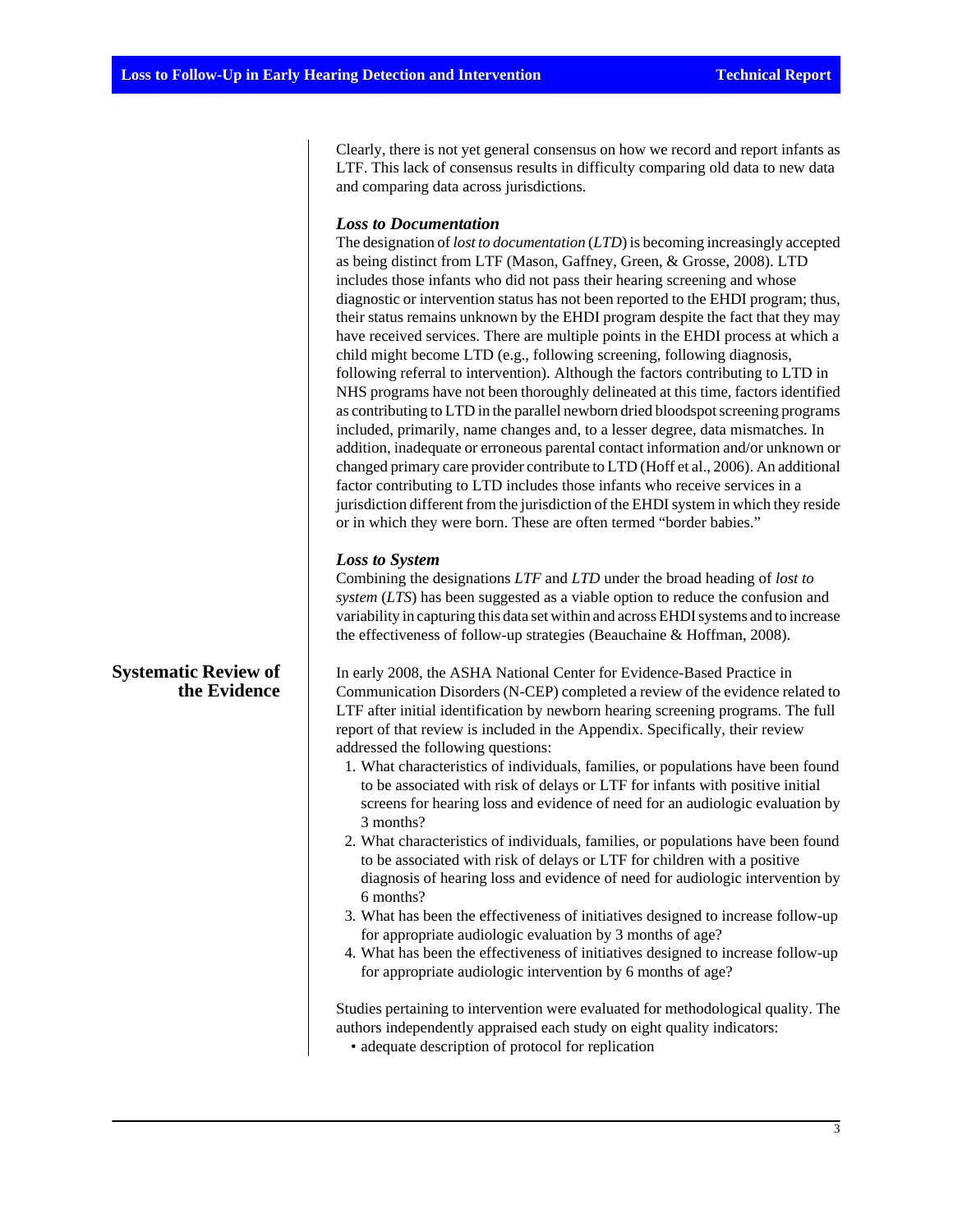**Possible Points of Loss to Follow-Up**

- adequate description of subjects (within-subject design) or groups comparable at baseline (between-subjects design)
- assessors blinded
- random sample adequately described
- evidence of treatment fidelity
- *p* value reported or calculable
- effect size and confidence interval reported or calculable
- analyzed by intention to treat (controlled trials only)

Studies received 1 point for each quality indicator, for a maximum possible score of 8. Fourteen studies were included in the final analysis—11 that investigated the characteristics of infants categorized as LTF and 3 that investigated actions to prevent LTF.

The authors concluded that the small number, substantial methodological shortcomings, and inconsistent findings within the available evidence do not provide meaningful direction for clinicians or policy makers in identifying the patients or families at the highest risk of LTF, nor how to decrease that risk.

In the absence of strong evidence to identify the factors contributing to LTF, it is reasonable to seek additional guidance beyond those articles included in the systematic review (see the Appendix) to allow for broader acceptance of lower levels of evidence and expert opinion. Therefore, outlined herein are also those factors that have been suggested by other sources, including consensus data and policy statements, as possible contributors to LTF rates that warrant further consideration by professionals within the EHDI system but that were not included in the systematic review. It is recognized that reducing LTF will require the involvement of numerous groups and individuals, including, but not limited to, parents and other family members, physicians, audiologists, speech-language pathologists, educators of the deaf, early interventionists, and state and territory departments of health. Issues related to both short-term and long-term follow-up are considered here, and these are divided into systems and family issues.

#### *Systems Issues*

#### **Primary Care Provider Barriers**

The Newborn Screening Authoring Committee published a clinical report on recommendations for pediatricians and the medical home regarding newborn screening programs in 2008. They recommended that PCPs receive timely and accurate access to information about their patients to avoid missed opportunities for follow-up at multiple points of contact with the child and family. Furthermore, it has been recommended that PCPs develop strategies to use should newborn screening systems fail (AAP, 2008). More specifically, the National Initiative for Children's Healthcare Quality (NICHQ) Learning Collaborative found that failure by hospital personnel to identify the newborn's PCP or clinic was a contributing factor to LTF (Health Resources and Services Administration [HRSA], in press). In addition, PCPs can familiarize themselves with referral resources in their communities in collaboration with an otologist (Cunningham & Cox, 2003) and can form collaborative relationships with their EHDI American Academy of Pediatrics Chapter Champions (AAP, 2002).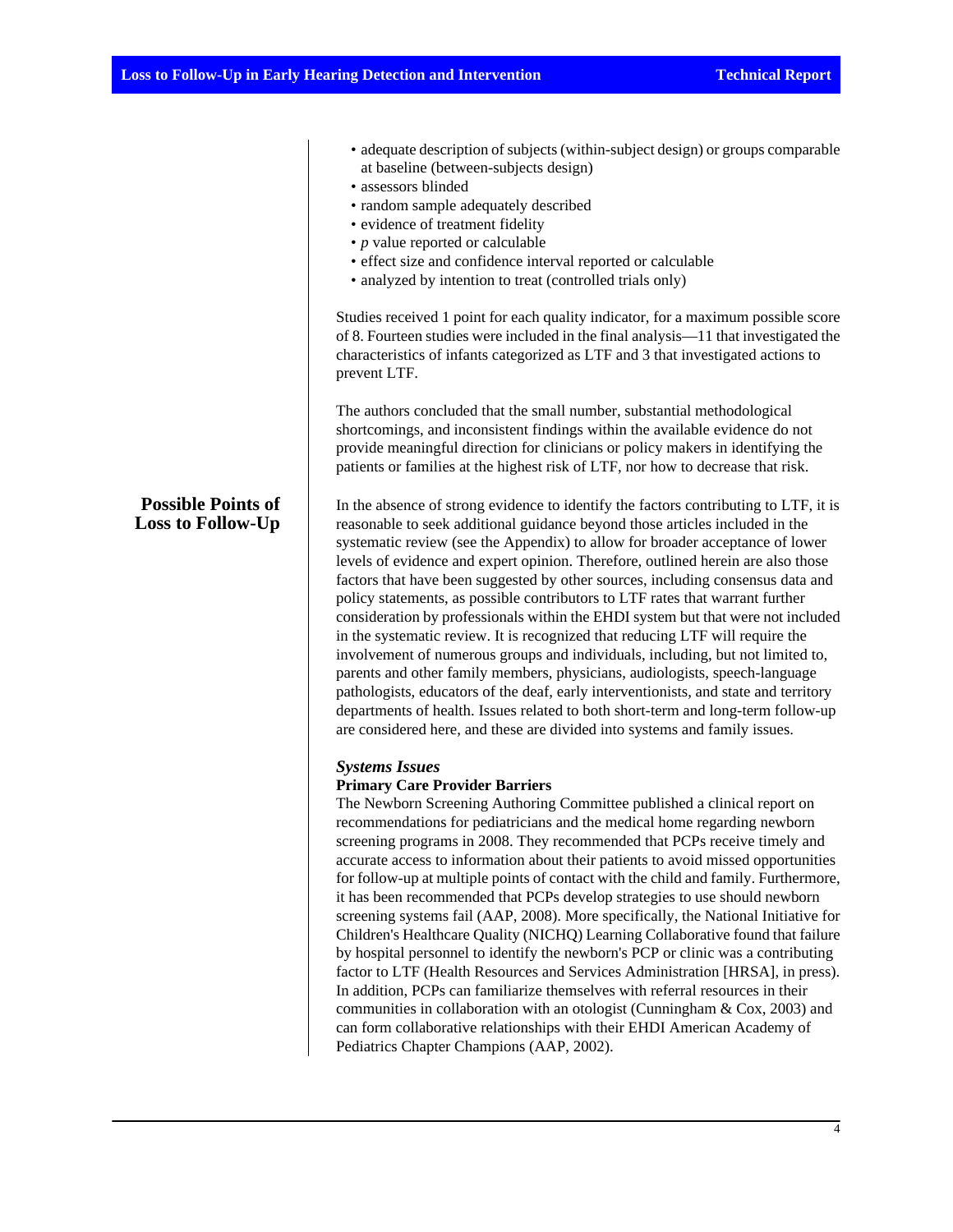#### **Communication of Results (Family Education)**

Most parents learn of newborn screening programs while in the hospital, not prenatally (Arnold et al., 2006). Through a series of focus groups and interviews, Arnold and colleagues found that all stakeholders (i.e., parents of infants experiencing the newborn hearing screening (NHS) process, parents of children with hearing loss, audiologists, technicians, nurses, PCPs) preferred having communication about the NHS process occur before birth and preferred that userfriendly patient education materials be used. However, clinicians had limited knowledge or awareness of current NHS practices. The providers did not consider family education about hearing screening to be a priority. Parents in the study recommended that expectant and new parents be informed prior to the screening of what the screening entails, the urgency of early diagnosis, and what the followup process will be (Alexander & van Dyck, 2006). This expanded parental education will require additional training of personnel.

Parents who have been through the NHS process expressed a strong desire to be present during the screening but were not given the opportunity (MacNeil, Liu, Stone, & Farrell, 2007). A survey by Kim, Lloyd-Puryear, and Tonniges (2003) revealed that states seldom defined who has the role and responsibility for informing and educating parents about newborn dried bloodspot screening. In addition, the approaches to parental education and the content of screening educational materials were variable across states. There is also no assurance that health care providers have the necessary tools to guide parents in the decisionmaking process.

#### **Coordination Among Service Providers**

A lack of communication between and among health care providers, families, and screening programs poses a barrier for follow-up success (Hoff et al., 2006). Furthermore, a lack of integrated data management and tracking systems creates barriers to sharing information among providers and between states (JCIH, 2007; Pool, 1996).

#### **Privacy Regulations**

Privacy regulations, including Health Insurance Portability and Accountability Act (HIPAA, 1996), Family Education Rights and Privacy Act (FERPA, 2004), Part C Privacy Regulations (IDEA, 2004), and state privacy reporting laws, may adversely affect the sharing of information among service providers. However, there has been some misunderstanding regarding HIPAA's and FERPA's influence on the disclosure of information from screening programs to primary referral sources. Because disclosure is mandated by law (i.e., IDEA 2004) and the information is to be shared for public health purposes, written authorization for referrals to Part C may not be required (Houston, Behl, & White, 2008; Surprenant, 2006). Furthermore, signed consent is not needed (under FERPA) to disclose general contact information, enrollment status, and attendance of children served (Houston et al., 2008). However, Part C has more privacy protections than FERPA and HIPAA. Signed consent is needed for Part C to share any personal information with nonparticipating providers (i.e., outside of the Part C system) but it is not needed for Part C to share information with participating providers. State laws can require more privacy protections, but not less. The NICHQ has recommended that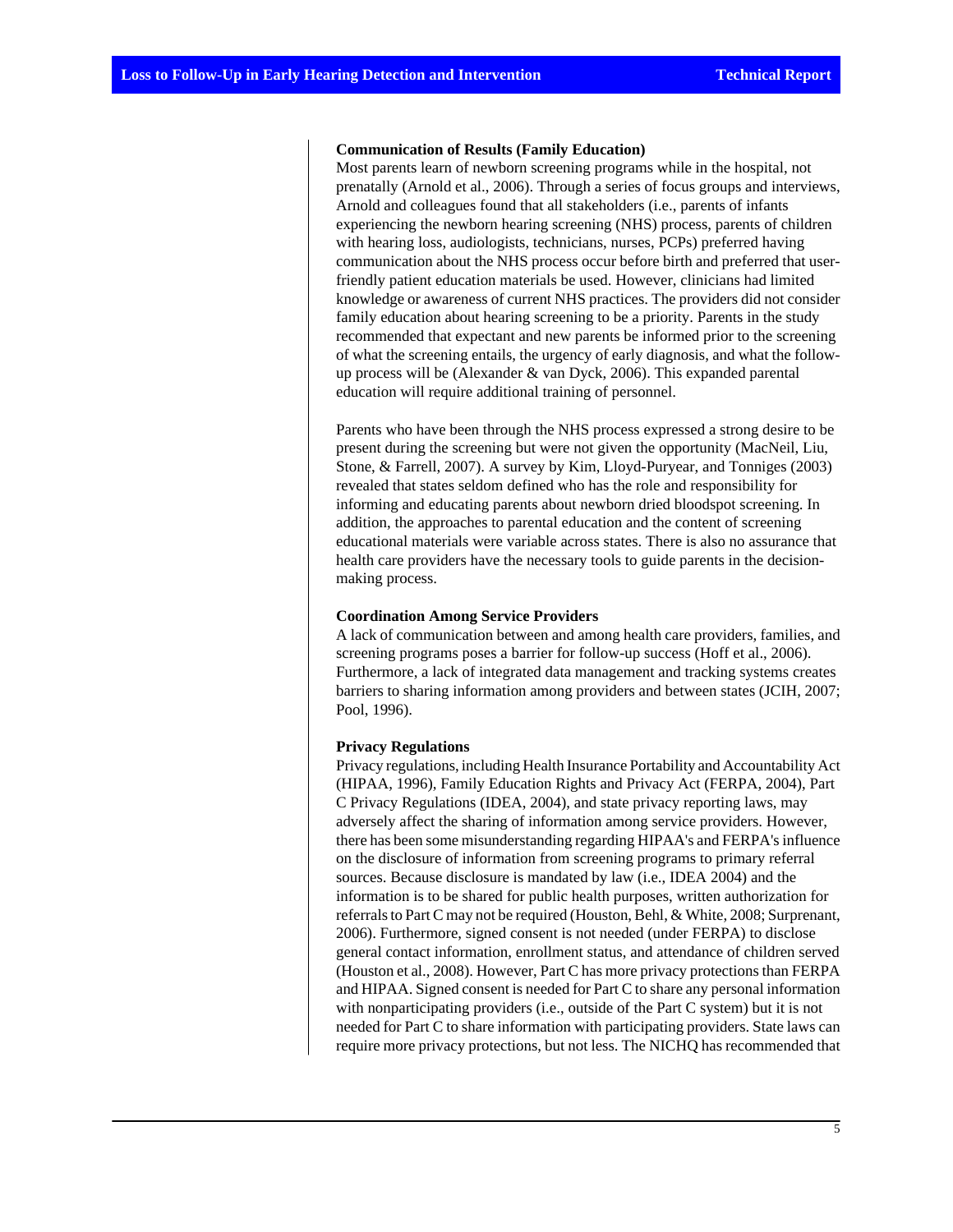any required consent for release of information be obtained at first contact with early intervention so that information can be entered into an EHDI database (HRSA, in press).

#### **Funding**

Agencies and committees have recognized the need for maintaining consistent and stable state and federal funding for EHDI programs, including the AAP, JCIH, HRSA/Maternal and Child Health Bureau (HRSA/MCHB), and National Institutes of Health (JCIH, 2007; Lloyd-Puryear et al., 2006). A shortage of professionals with skills in pediatrics and hearing loss has been noted, as well as poor reimbursement of audiology services (JCIH, 2007; Lieu, Karzon, & Mange, 2006).

#### **Personnel Involved**

In a recent study of NHS program performance, Thomson (2007) found that when infants were born in hospitals where audiologists were involved in the NHS programs, they were 27% more likely to receive the outpatient rescreen when recommended as compared to those programs without audiologist involvement.

#### *Family Issues*

Possible family factors contributing to LTF examined by studies included in the ASHA systematic review of evidence (see the Appendix) addressed educational and literacy levels of mothers and the age of mothers, maternal marital status, maternal substance abuse, maternal smoking, number of children at home, insurance status, family history of hearing loss, receipt of prenatal care, and poverty level (Folsom et al., 2000; Liu, Farrell, MacNeil, Stone, & Barfield, 2008; Oghalai, Chen, Brennan, Tonini, & Manolidis, 2002; Prince, Miyashiro, Weirather, & Heu, 2003). Child factors that might contribute to LTF that were examined by studies included in the review were severity of hearing loss, birth weight, race, gender, resident of neonatal intensive care or well-baby nursery, and neonatal surgery and ventilator status (Davis & Wood, 1992; Folsom et al., 2000; Liu et al., 2008; Prieve et al., 2000; Prince et al., 2003; Shoup, Owen, Jackson, & Laptook, 2005; Stein, Jabaley, Spitz, Stoakley, & McGee, 1990; Stewart et al., 2000; Uus & Bamford, 2006).

Factors that were not examined by studies included in the systematic review but that have been considered in other documents include the following:

• Proximity to resources: In a survey of approximately 1,000 families whose babies received NHS in Massachusetts, those families who were compliant with follow-up revealed that a long travel time to their appointments could be a barrier to follow-up. Related to this concern was that the appointments might not be convenient and the time parents spent away from work for these appointments could be problematic (MacNeil et al., 2007).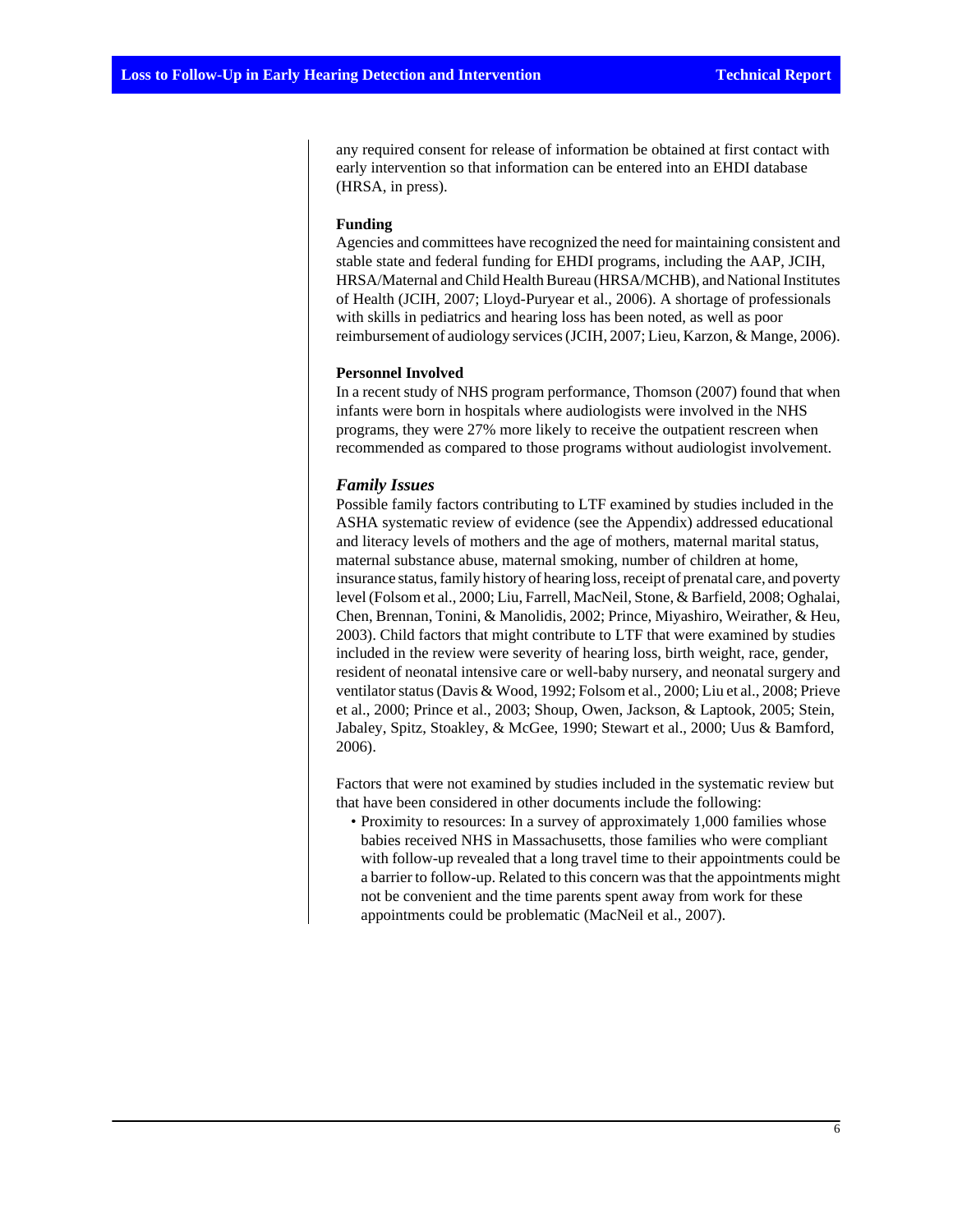• Difficulty scheduling appointments: At least two surveys have suggested that difficulties scheduling appointments for follow-up have posed barriers for families (Harrison, Roush, & Wallace, 2003; MacNeil et al., 2007). The difficulties included making the telephone calls, finding someone to care for other children, and transportation.

#### *Quality Assurance*

The CDC emphasizes the importance of an EHDI tracking and surveillance system that can minimize LTF (CDC, 2003). Specifically, they set forth the following program objectives:

- Comprehensive system: Each state will have a computerized system that (1) maintains current information on all babies screened, including those who do not pass the screen, (2) contains diagnostic results for babies who were referred based on the results of their NHS test, and (3) documents interventions for those infants who were diagnosed with hearing loss.
- Policies and procedures: Each state will have written policies and procedures regarding their EHDI tracking and surveillance system.
- Privacy and confidentiality: Each state will develop policies, procedures, and informed-consent requirements regarding privacy and confidentiality of data in the EHDI tracking and surveillance system.
- Inclusion of all births: Each state will ensure that all live births in the state are included in the state EHDI tracking and surveillance system by matching with the state's birth certificate registry as allowed.
- Risk factors for hearing loss: The state EHDI tracking and surveillance system will ascertain risk factors for hearing loss for every infant by linkage with other state data systems.
- NHS results: The EHDI tracking and surveillance system will capture all hearing screening results at the birthing hospital within 1 week of discharge or transfer.
- Reporting mechanism for health care providers: Each state will provide a mechanism for hospitals, audiologists, and other health care providers to report NHS results, evaluations, and interventions.
- Identifying children who need screening and follow up: The state EHDI tracking and surveillance system will be able to identify, on a weekly basis, all infants and children who need initial hearing screening, rescreening, evaluation, follow-up, or intervention.
- Access to information: The state EHDI tracking and surveillance system will allow case managers and authorized health care providers to access relevant information about infants and children.

**Summary** Today, 92%–95% of babies born in the United States and its territories receive hearing screening in the newborn period (CDC, 2008; NCHAM, 2007). Successful outcomes for children with hearing loss are within reach as a result of advanced knowledge, skills, and hearing technology available to these children and their families. However, only slightly more than half of the infants who do not pass hearing screening receive follow-up diagnostic testing and only a third diagnosed with hearing loss receive intervention by 6 months of age (NCHAM, 2005). Clearly, positive outcomes can only be achieved if babies identified with hearing loss receive appropriate early intervention services in a timely manner.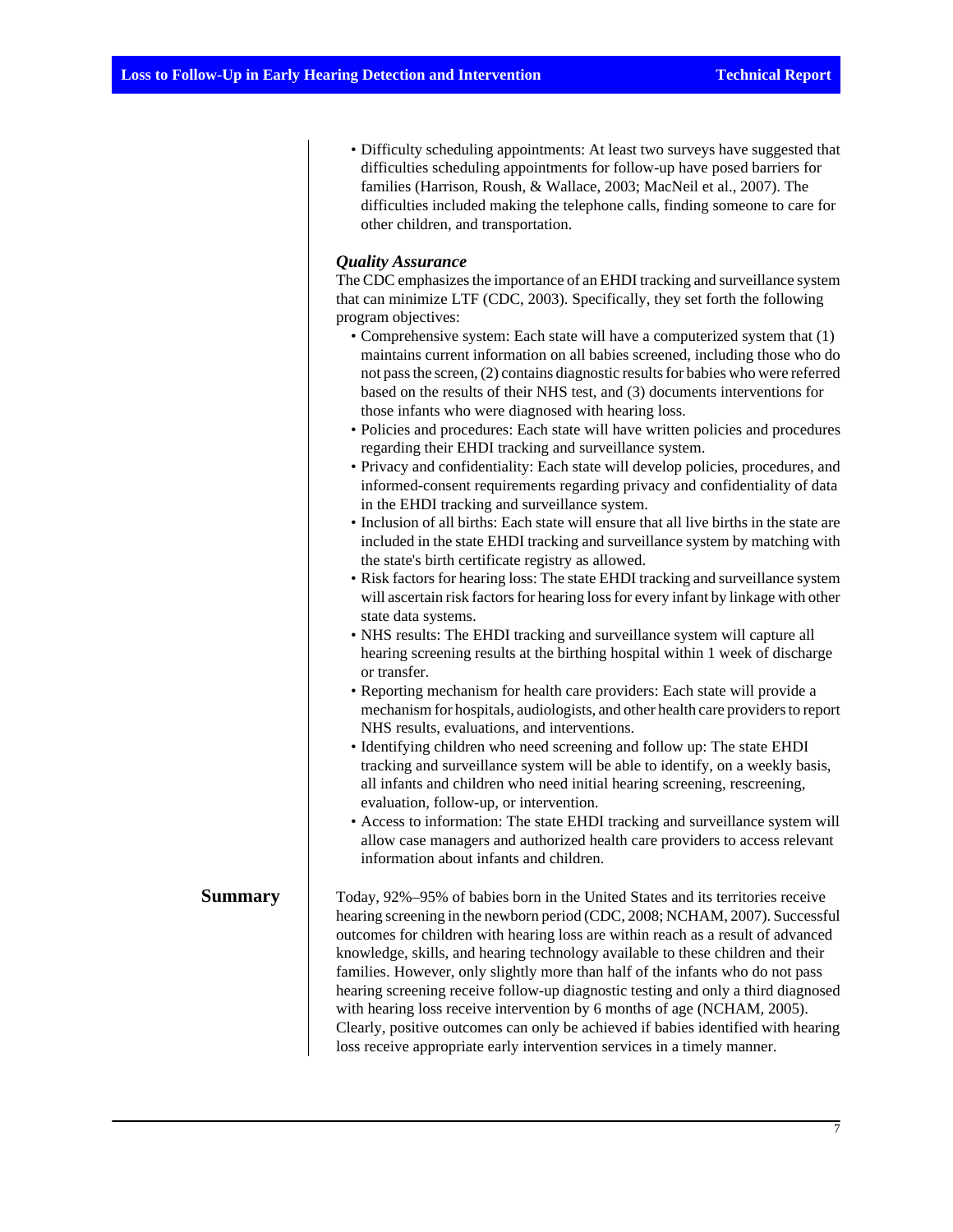|                   | This report has included a systematic review of evidence as well as consensus data<br>and policy statements. It remains unclear which babies are at greatest risk for LTF<br>and how to lower that risk. There is a dearth of evidence to support effective and<br>reliable models of follow-up in EHDI programs. Until such time that evidence-<br>based guidance is available to inform professionals in the EHDI systems, it is<br>recommended that ASHA develop practice guidelines, based on the best available<br>evidence and expert opinion at this time, designed for improving short-term and<br>long-term follow-up practices by audiologists, speech-language pathologists, and<br>other professionals involved in the diagnostic and habilitative management of<br>infants with permanent hearing loss.                 |
|-------------------|--------------------------------------------------------------------------------------------------------------------------------------------------------------------------------------------------------------------------------------------------------------------------------------------------------------------------------------------------------------------------------------------------------------------------------------------------------------------------------------------------------------------------------------------------------------------------------------------------------------------------------------------------------------------------------------------------------------------------------------------------------------------------------------------------------------------------------------|
| <b>References</b> | Alexander, D., & van Dyck, P. C. (2006). A vision of the future of newborn screening.<br>Pediatrics, 117, S350-S354.<br>American Academy of Pediatrics. (2002). Pediatricians champion early hearing screening.<br>AAP News, 20, 266.<br>American Academy of Pediatrics. (2008). Newborn screening expands: Recommendations<br>for pediatricians and medical homes—implications for the system. Pediatrics, 121, 192-<br>217.                                                                                                                                                                                                                                                                                                                                                                                                        |
|                   | American Academy of Pediatrics Task Force on Newborn and Infant Hearing. (1999).<br>Newborn and infant hearing loss: Detection and intervention. Pediatrics, 103, 527-530.<br>Arnold, C. L., Davis, T. C., Humiston, S. G., Bocchini, J. A., Bass, P. F., Bocchini, A., et<br>al. (2006). Infant hearing screening: Stakeholder recommendations for parent-centered<br>communication. Pediatrics, 117, 341-354.<br>Baroch, K. A. (2003). Universal newborn hearing screening: Fine-tuning the process.<br>Current Opinion in Otolaryngology & Head and Neck Surgery, 11, 424-427.<br>Beauchaine, K., & Hoffman, J. (2008). Adding pediatrics to your audiology practice. [Web/<br>telephone seminar]. ASHA Professional Development program available through July                                                                   |
|                   | 24, 2009, from www.asha.org.<br>Centers for Disease Control and Prevention. (2003). Early hearing detection and<br>intervention program guidance manual. Atlanta, GA: Author.<br>Centers for Disease Control and Prevention. (2008). Summary of 2006 national EHDI<br>data. Retrieved July 21, 2008, from www.cdc.gov/ncbddd/ehdi/data.htm.<br>Cunningham, M., & Cox, E. O. (2003). Hearing assessment in infants and children:<br>Recommendations beyond neonatal screening. Pediatrics, 111, 436-440.<br>Davis, A., & Wood, S. (1992). The epidemiology of childhood hearing impairment: Factors<br>relevant to planning of services. British Journal of Audiology, 26, 77-90.                                                                                                                                                     |
|                   | Directors of Speech and Hearing Programs in State Health and Welfare Agencies. (2004).<br>Estimated number of infants receiving a diagnostic audiologic evaluation. Retrieved<br>June 10, 2008, from www.cdc.gov/ncbddd/ehdi/2004/Eval_04_A_web.pdf.<br>Family Educational Rights and Privacy Act, 34 C.F.R. Part 99 (2004).<br>Folsom, R., Widen, J., Vohr, B., Cone-Wesson, B., Gorga, M. P., Sininger, Y. S., & Norton,<br>S. J. (2000). Identification of neonatal hearing impairment: Recruitment and follow-up.<br>Ear and Hearing, 21, 462-470.                                                                                                                                                                                                                                                                               |
|                   | Harrison, M., Roush, J., & Wallace, J. (2003). Trends in age of identification and<br>intervention in infants with hearing loss. Ear and Hearing, 24, 89-95.<br>Health Resources and Services Administration. (in press). Enhancing communication:<br>Improving care for infants with hearing loss. Manuscript in preparation.<br>Health Insurance Portability and Accountability Act of 1996, Pub. L. 104-191.<br>Hoff, T., Hoyt, A., Therrell, B., & Ayoob, M. (2006). Exploring barriers to long-term follow-<br>up in newborn screening programs. Genetics in Medicine, 8, 563-570.<br>Hoffman, J., & Farrell, J. (2008). Status report-ASHA Task Force on Loss to Follow-Up.<br>Paper presented at the annual meeting of the Directors of Speech and Hearing Programs<br>in State Health and Welfare Agencies, New Orleans, LA. |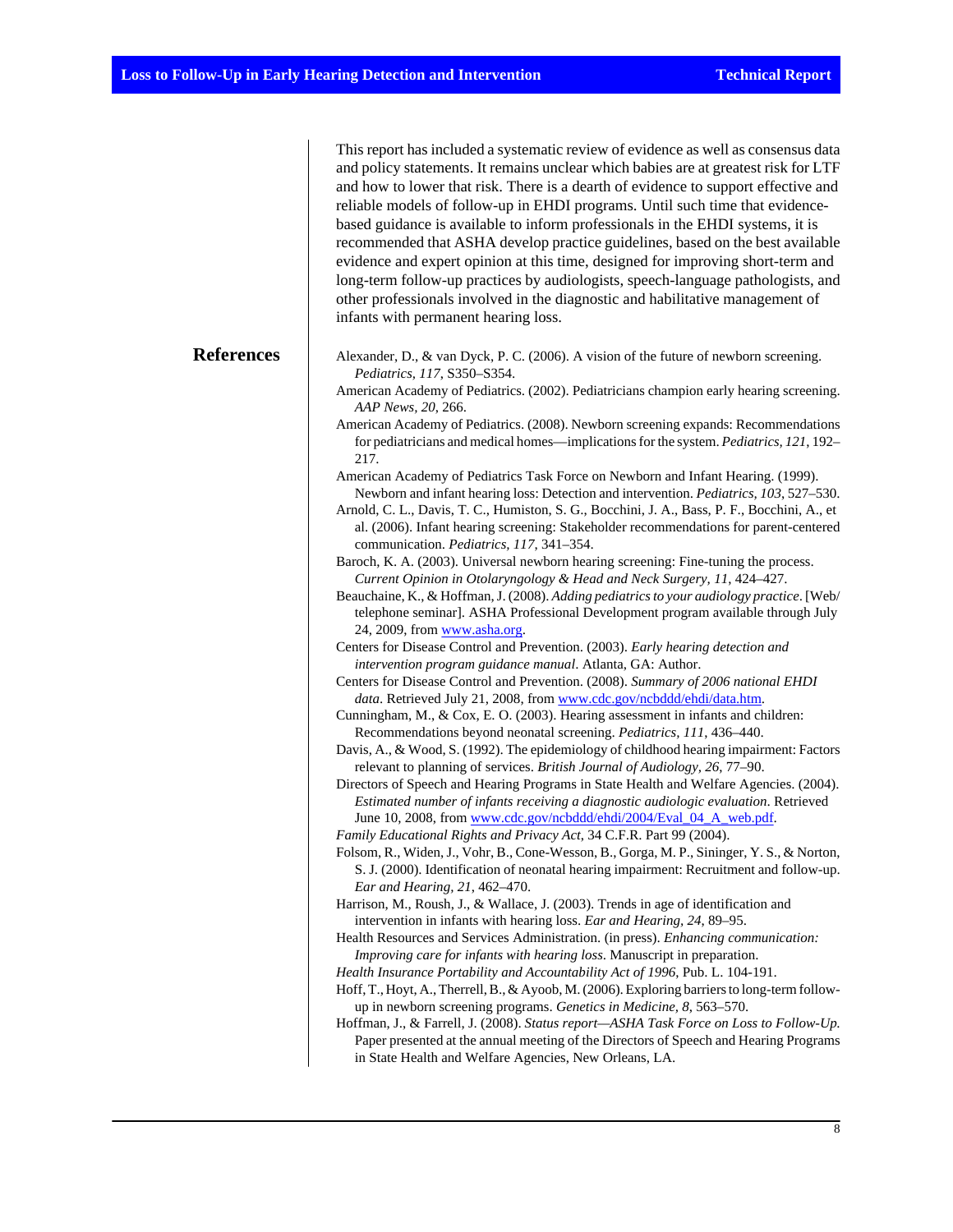- Houston, K. T., Behl, D., & White, K. (2008). *EHDI challenges and strategies in addressing privacy regulations*. Presentation retrieved July 21, 2008, at [www.infanthearing.org/](http://www.infanthearing.org/meeting/ehdi2008/topical) [meeting/ehdi2008/topical.](http://www.infanthearing.org/meeting/ehdi2008/topical)
- *Individuals with Disabilities Education Improvement Act of 2004*, P.L. 108-446.
- Joint Committee on Infant Hearing. (1994). 1994 position statement. *AAO-HNS Bulletin*, 12–13.
- Joint Committee on Infant Hearing. (2000). Year 2000 position statement: Principles and guidelines for early hearing detection and intervention programs. *Pediatrics, 106*, 798– 817.
- Joint Committee on Infant Hearing. (2007). Year 2007 position statement: Principles and guidelines for early hearing detection and intervention programs. *Pediatrics, 102*, 893– 921.
- Kemper, A. R., Boyle, C. A., Aceves, J., Dougherty, D., Figge, J., Fisch, J. L., et al. (2008). Long-term follow-up after diagnosis resulting from newborn screening: Statement of the U.S. Secretary of Health and Human Services' Advisory Committee on Heritable Disorders and Genetic Diseases in Newborns and Children. *Genetics in Medicine, 10* (4), 259–261.
- Kim, S., Lloyd-Puryear, M. A., & Tonniges, T. F. (2003). Examination of the communication practices between state newborn screening programs and the medical home. *Pediatrics, 111*, e120–e126.
- Lieu, J. E. C., Karzon, R. K., & Mange, C. C. (2006). Hearing screening in the neonatal intensive care unit: Follow-up of referrals. *American Journal of Audiology, 15*, 66–74.
- Liu, C., Farrell, J., MacNeil, J. R., Stone, S., & Barfield, W. (2008). Evaluating loss to follow-up in newborn hearing screening in Massachusetts. *Pediatrics, 121*, e1–e9.
- Lloyd-Puryear, M. A., Tonniges, T., van Dyck, P. C., Mann, M. Y., Brin, A., Johnson, K., & McPherson, M. (2006). American Academy of Pediatrics Newborn Screening Task Force recommendations: How far have we come? *Pediatrics, 117*, S194–S211.
- MacNeil, J. R., Liu, C., Stone, S., & Farrell, J. (2007). Evaluating families' satisfaction with early hearing detection and intervention services in Massachusetts. *American Journal of Audiology, 16*, 29–56.
- Mason, C. A., Gaffney, M., Green, D. R., & Grosse, S. D. (2008). Measures of follow-up in early hearing detection and intervention programs: A need for standardization. *American Journal of Audiology, 17*, 60–67.
- National Center for Hearing Assessment and Management. (2005). *Loss to follow-up threatens success of newborn hearing screening programs*. Retrieved May 23, 2008, from [www.infanthearing.org/newsletter/backissues/si\\_v5n3.pdf](http://www.infanthearing.org/newsletter/backissues/si_v5n3.pdf).
- National Center for Hearing Assessment and Management. (2007). *Universal newborn hearing screening: Summary statistics of UNHS in the United States*. Retrieved April 27, 2007, from [www.infanthearing.org/status/unhsstate.html](http://www.infanthearing.org/status/unhsstate.html).
- National Institutes of Health. (1993, March 1–3). Early identification of hearing impairment in infants and young children. *NIH Consensus Statement, 11*, 1–24.
- Oghalai, J. S., Chen, L., Brennan, M. L., Tonini, R., & Manolidis, S. (2002). Neonatal hearing loss in the indigent. *The Laryngoscope, 112*, 281–286.
- Pool, K. D. (1996). Infant hearing detection programs: Accountability and information management. *Seminars in Hearing, 17*(2), 139–151.
- Prieve, B., Dalzell, L., Berg, A., Bradley, M., Cacace, A., Campbell, D., et al. (2000). The New York State universal newborn hearing screening demonstration project: Outpatient outcome measures. *Ear and Hearing, 21*, 104–117.
- Prince, C., Miyashiro, L., Weirather, Y., & Heu, P. (2003). Epidemiology of early hearing loss detection in Hawaii. *Pediatrics, 111*, 1202–1206.
- Shoup, A. G., Owen, K. E., Jackson, G., & Laptook, A. (2005). The Parkland Memorial Hospital experience in ensuring compliance with universal newborn hearing screening follow-up. *Journal of Pediatrics, 146*, 66–72.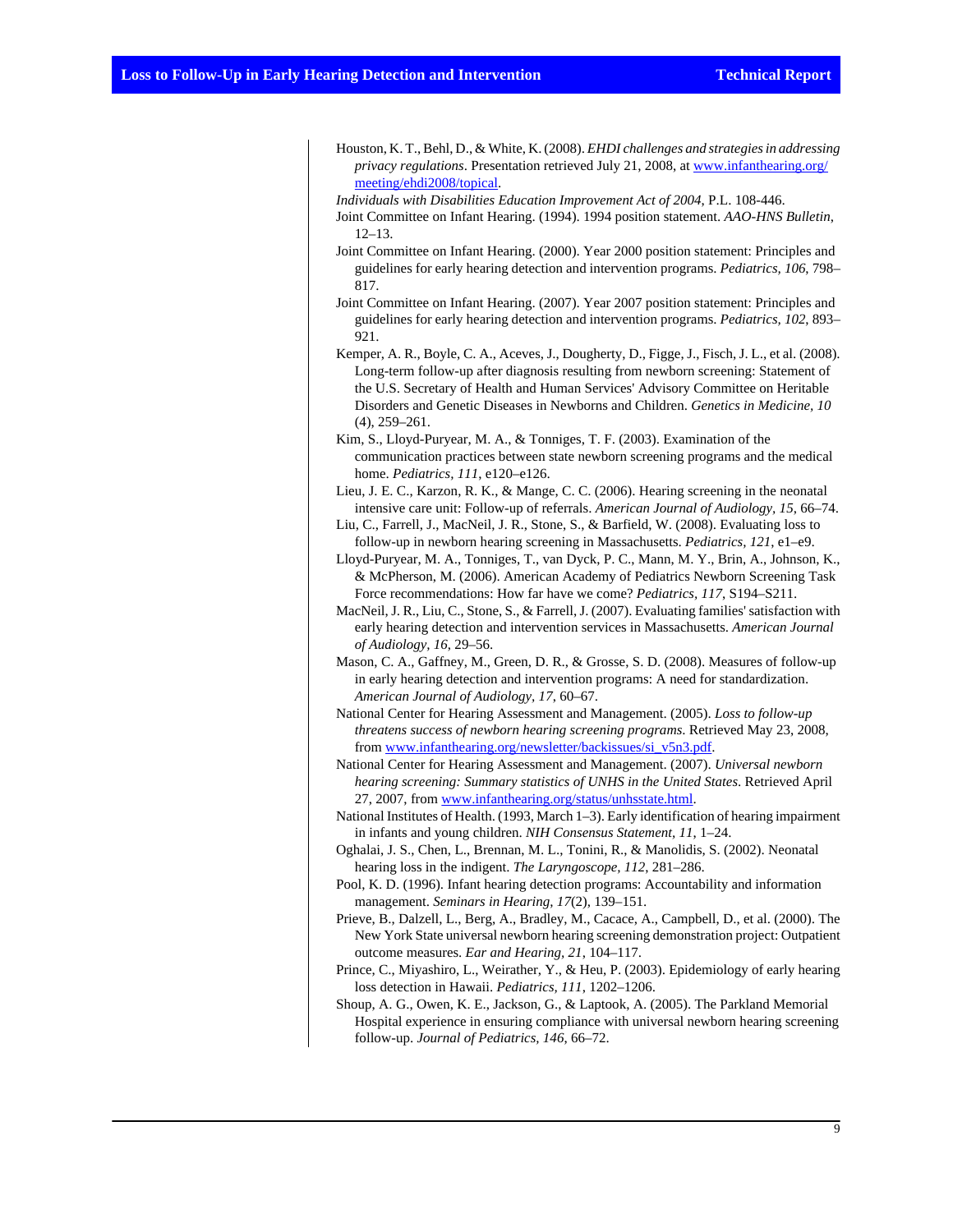- Stein, L. K., Jabaley, T., Spitz, R., Stoakley, D., & McGee, T. (1990). The hearing-impaired infant: Patterns of identification and habilitation revisited. *Ear and Hearing, 11*, 201– 205.
- Stewart, D. L., Mehl, A., Hall, J. W., Thomson, V., Carroll, M., & Hamlett, J. (2000). Universal newborn hearing screening with automated auditory brainstem response: A multisite investigation. *Journal of Perinatology, 20*(8, Pt. 2), S128–S131.

Surprenant, K. (2006). *How HIPAA and FERPA affect the provision of EHDI services* [Webcast]. Retrieved July 24, 2008, from [www.mchcom.com/](http://www.mchcom.com/archivedWebcastDetailNewInterface.asp?aeid=402) [archivedWebcastDetailNewInterface.asp?aeid=402.](http://www.mchcom.com/archivedWebcastDetailNewInterface.asp?aeid=402)

- Thomson, V. (2007). *A programmatic analysis of a newborn hearing screening program for evaluation and improvement*. Unpublished doctoral dissertation, University of Colorado.
- U.S. Preventive Services Task Force. (2008). *Universal screening for hearing loss in newborns: Recommendation statement*. Retrieved July 24, 2008, from [www.ahrq.gov/](http://www.ahrq.gov/clinic/uspstf08/newbornhear/newbhearrs.htm) [clinic/uspstf08/newbornhear/newbhearrs.htm.](http://www.ahrq.gov/clinic/uspstf08/newbornhear/newbhearrs.htm)
- Uus, K., & Bamford, J. (2006). Effectiveness of population-based newborn hearing screening in England: Ages of interventions and profile of cases. *Pediatrics, 117*, e887– e893.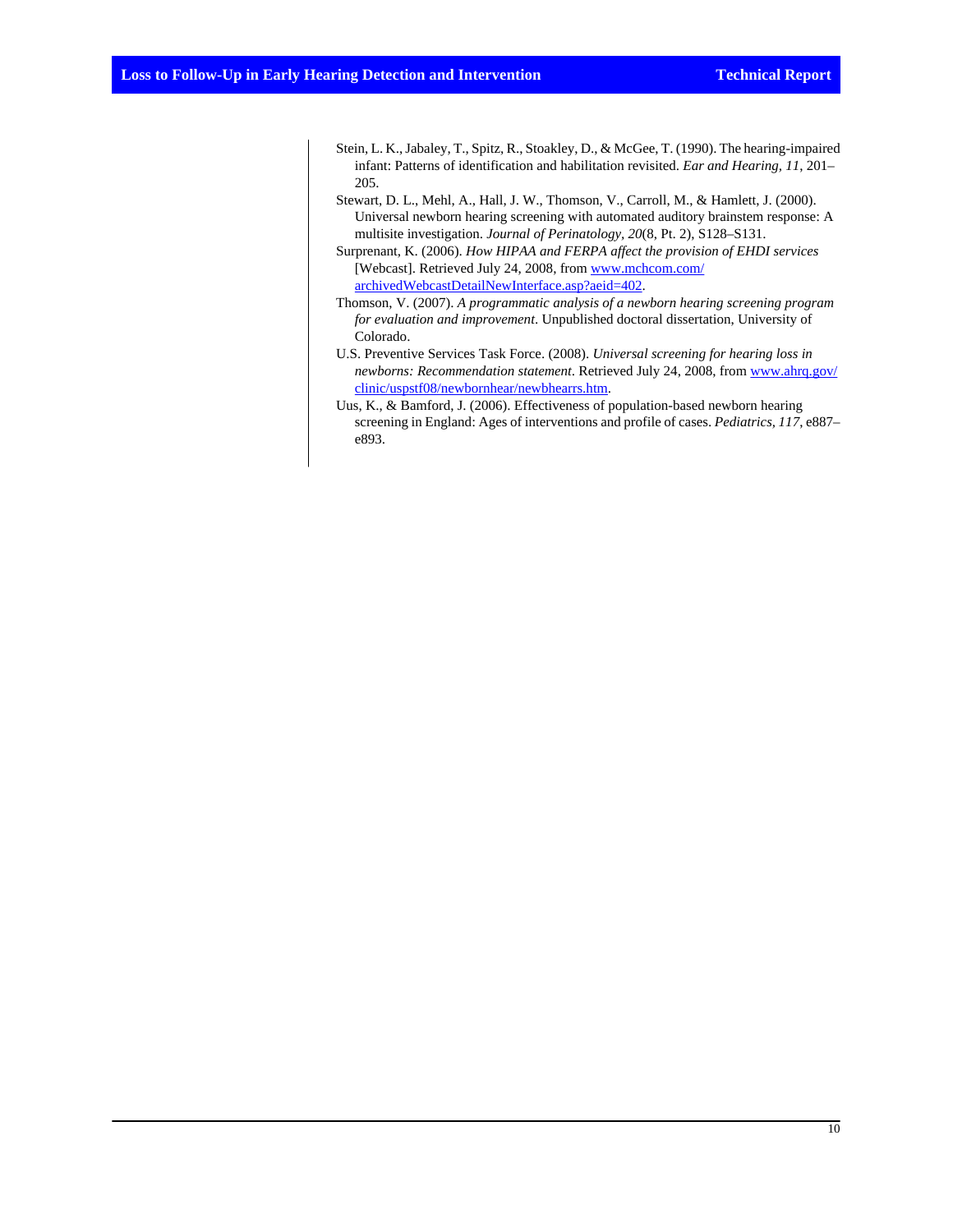# **Appendix: Loss to Follow-Up in Newborn Hearing Screening Programs: A Systematic Review of the Evidence**

Rob Mullen, Tobi Frymark, and Hillary Leech

#### *National Center for Evidence-Based Practice in Communication Disorders*

#### *American Speech-Language-Hearing Association*

In 2000 and 2007, the Joint Committee on Infant Hearing released position statements supporting universal newborn hearing screening (UNHS) as a means to improve early hearing detection and intervention (EHDI). The Joint Committee recommended that all newborns be screened for hearing loss by 1 month of age. The U.S. Department of Health and Human Services (2000) gave further support to this effort by promoting the Healthy People 2010 "1-3-6" initiative. That is, in addition to being screened by 1 month of age, infants should receive diagnostic follow-up by 3 months of age and appropriate audiological intervention by 6 months of age.

Today, the importance and benefits of universal hearing screening at birth have reached national recognition. Endorsements from a number of federal agencies and advocacy organizations have led to marked improvements in the identification of infants with hearing loss. Since the release of the Joint Committee's position statement, the percentage of infants screened for hearing loss has risen dramatically. Currently, 95% of all newborns are receiving hearing screens at birth, compared to 38% in 2000 (Centers for Disease Control and Prevention [CDC], 2005). In addition, 42 states now have legislation in place related to UNHS (National Center for Hearing Assessment and Management, 2008).

Although tremendous progress has been made as a result of these efforts, UNHS is only the first step in the "1-3-6" initiative. There still is little known about what happens to those infants who fail the initial hearing screen at birth and are in need of further audiological services. Despite the progress made in the proportion of newborns receiving an initial hearing screen at birth, it is not clear that similar success has been achieved with the recommended follow-up services. Research by Yoshinaga-Itano, Sedey, Coulter, and Mehl (1998) revealed that infants who received intervention by 6 months of age performed significantly better in language development compared to infants identified after 6 months.

Bridging the gaps between identification of hearing loss at birth, diagnostic follow-up, and intervention is crucial. Further measures must be taken to ensure that infants commonly referred to as "lost to follow-up" receive timely and appropriate audiological services. As a result, the aim of this systematic review was to examine the current state of the evidence pertaining to loss to follow-up after initial identification of newborn hearing loss. In constructing the questions for review, two important components related to loss to follow-up were considered: the characteristics of those populations at risk for loss to follow-up and the effectiveness of interventions targeted at improving follow-up rates. This review focused on four clinical questions:

- 1. What characteristics of individuals, families, or populations have been found to be associated with risk of delays or loss to follow-up for children with a positive initial screen for hearing loss and in need of an audiologic evaluation by 3 months?
- 2. What characteristics of individuals, families, or populations have been found to be associated with risk of delays or loss to follow-up for children with a positive diagnosis of hearing loss and in need of an audiologic intervention by 6 months?
- 3. What has been the effectiveness of initiatives designed to increase follow-up for appropriate audiologic evaluation by 3 months of age?
- 4. What has been the effectiveness of initiatives designed to increase follow-up for appropriate audiologic intervention by 6 months of age?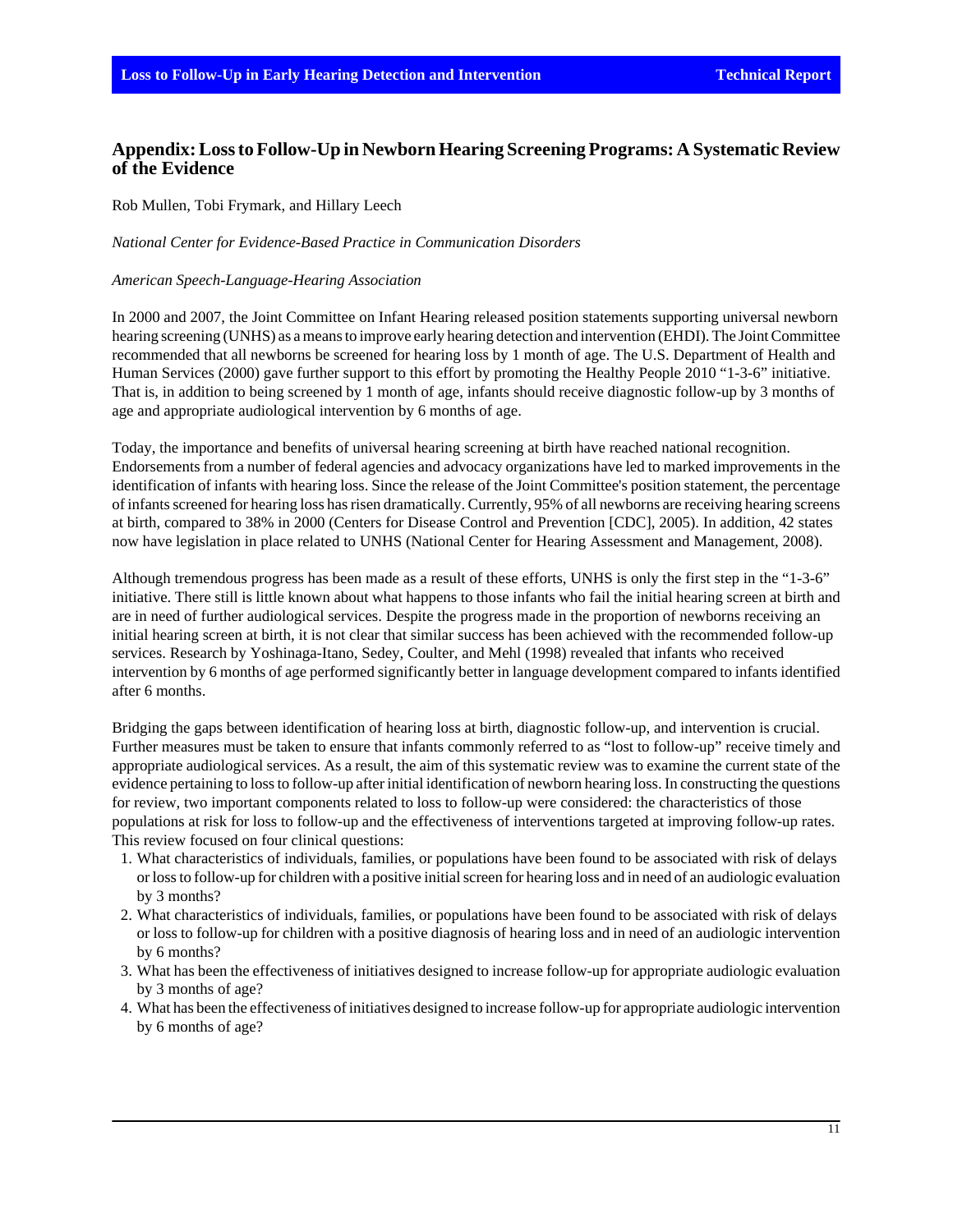**Figure 1.** Process for identification of included studies.



#### *Methodology*

A systematic search of the literature was conducted from September 2007 to January 2008. Studies were considered for the review if they were published in a peer-reviewed journal from 1990 to 2008, were written in English, and contained original data addressing one or more of the four clinical questions. Twenty-two electronic databases were searched in addition to all ASHA journals, the EHDI Publications Database, the National Center on Birth Defects and Developmental Disabilities Publications Database, and a full search of relevant references and authors. Databases searched included CINAHL, Cochrane Library, CRD database, DIMDI, EBM Guidelines, Education Abstracts, EMBASE, ERIC, Health Source: Nursing/Academic Edition, Linguistics and Language Behavior Abstracts, Medline, National Electronic Library for Health, National Rehabilitation Information Center, PsycARTICLES, PsycBITE, Psychology and Behavioral Sciences Collection, PubMed, Science Citation Index, Social Science Citation Index, SUMSearch, Teacher Reference Center, and TRIP Database. A total of 24 expanded search terms were used to review the UNHS and EHDI literature, including key words related to newborn hearing screening, early intervention, and hearing screening follow-up.

The search schematized in Figure 1 includes a total of 238 articles. Two authors (RM and TF), blind to one another's results, reviewed each abstract and identified 26 articles as meeting the initial inclusion criteria, with 91% agreement. Of those initially accepted, 12 were subsequently excluded after review of the full text article. A total of 14 studies were included in the final analysis.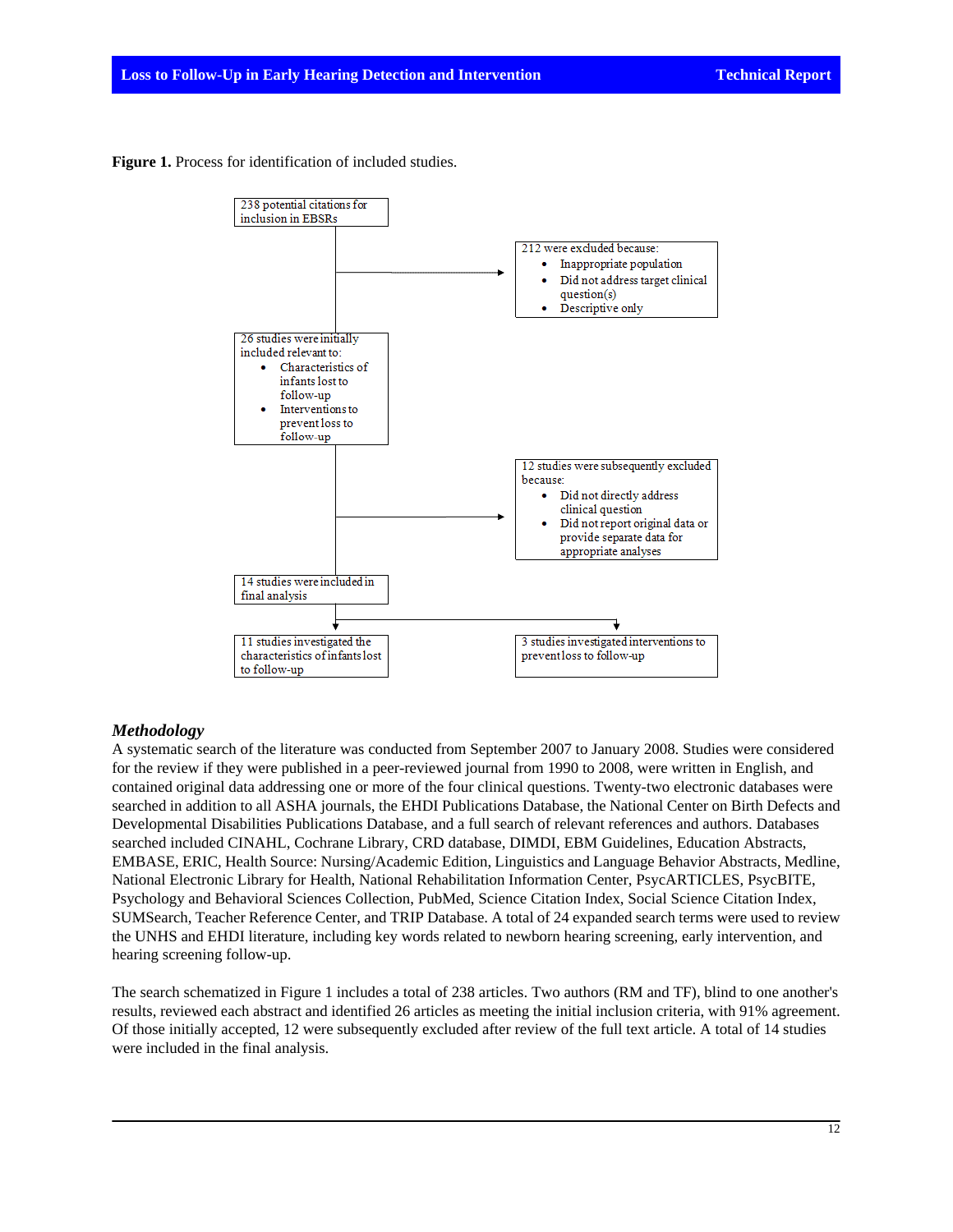Studies pertaining to intervention were evaluated for methodological quality. The authors (RM and TF) independently appraised each study on eight quality indicators:

- adequate description of protocol for replication
- adequate description of subjects (within-subject design) or groups comparable at baseline (between-subjects design)
- assessors blinded
- random sample adequately described
- evidence of treatment fidelity
- *p* value reported or calculable
- effect size and confidence interval reported or calculable
- analyzed by intention to treat (controlled trials only).

Reliability of appraisal ratings between authors was assessed, and any discrepancies were resolved via consensus. Studies received one point for each quality marker that met the above criteria. Studies incorporating controlled trials could obtain a maximum quality score of eight. All other study designs where intention to treat analysis was not applicable could obtain a maximum quality score of seven.

#### *Results*

*Question 1. What characteristics of individuals, families, or populations have been found to be associated with increased risk of delays or loss to follow-up for children with a positive initial screen for hearing loss and in need of an audiologic evaluation by 3 months of age?*

The 11 studies included in this section of the review reported findings on a total of 19 different risk factors. As shown in Table 1, 6 of the studies (Davis & Wood, 1992; Prieve et al., 2000; Shoup, Owen, Jackson, & Laptook, 2005; Stein, Jabaley, Spitz, Stoakley, & McGee, 1990; Stewart et al., 2000; Uus & Bamford, 2006) compared follow-up in infants who had been in neonatal intensive care units (NICUs) with infants who had been exclusively in well-baby nurseries (WBNs).

In four of the six studies (Prieve et al., 2000; Shoup et al., 2000; Stewart et al., 2000; Uus & Bamford, 2006), findings were reported in terms of rates of follow-up during the study period (see Table 2). Prieve et al. found a significantly lower rate of follow-up in WBN infants, whereas in the other three studies no statistically significant differences were found between the populations. Interpretation of the findings across studies is difficult because none of the studies specified the time frame or cut-off for designating an infant as lost to follow-up. For example, in the Uus and Bamford study data are presented for the infant's age on the date of the evaluation, and the ages ranged up to 31 weeks. Data on age are not reported in the other studies, and one cannot tell whether an infant evaluated at 31 weeks would have been within or outside the parameters for designation as followed-up or lost in other studies.

In addition to Uus and Bamford (2006), two other studies (Davis & Wood, 1992; Stein et al., 1990) reported data on the infant's age at evaluation (see Table 3). In those two studies, the authors found that the age at evaluation for WBN infants was significantly higher than for NICU infants, whereas Uus and Bamford found a statistically significant difference in the opposite direction.

The Folsom et al. (2000); Prince, Miyashiro, Weirather, and Heu (2003); and Liu, Farrell, MacNeil, Stone, and Barfield (2008) studies reported data on maternal age. Folsom et al. found a mean maternal age of 27.5 years among mothers whose infants were followed up, compared to 26.0 years among mothers of infants lost to follow-up, a statistically significant difference. Liu et al. found significantly lower follow-up in mothers aged younger than 20. In contrast, Prince et al. (2003) found the lowest rates of follow-up among infants whose mothers were age 35 or older, but none of the differences in that study's follow-up rates by maternal age were statistically significant.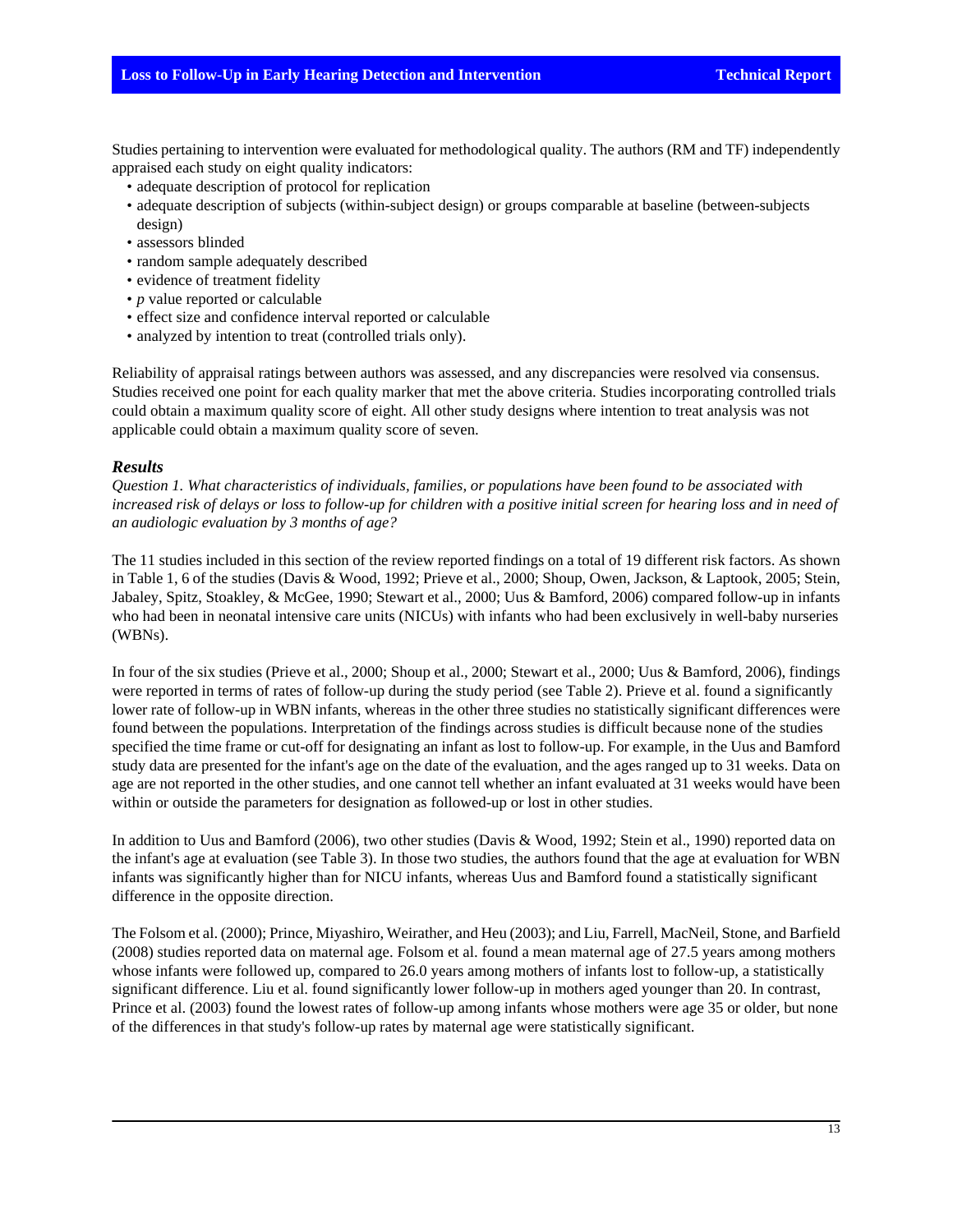**Table 1.** Studies related to Question 1.

| Study                  | Ν            | Factors studied       |
|------------------------|--------------|-----------------------|
| Davis and Wood (1992)  |              | • NICU versus WBN     |
|                        | 39           | • Severity of hearing |
|                        |              | <b>loss</b>           |
| Folsom et al. (2000)   | 4,911        | • Number of children  |
|                        |              | at home               |
|                        |              | • Maternal age        |
|                        |              | • Insurance status    |
|                        |              | • Prenatal care       |
|                        |              | • Maternal substance  |
|                        |              | abuse                 |
|                        |              | $\bullet$ Race        |
|                        |              | • Neonatal surgery    |
|                        |              | • Ventilator status   |
|                        |              | • Family history of   |
|                        |              | hearing loss          |
| Liu et al. (2008)      | 1.492        | · Maternal age        |
|                        |              | · Maternal education  |
|                        |              | · Maternal marital    |
|                        |              | status                |
|                        |              | • Maternal smoking    |
|                        |              | $\bullet$ Race        |
|                        |              | • Gender              |
|                        |              | • Birth weight        |
|                        |              | • Insurance status    |
|                        |              | • Laterality of       |
|                        |              | hearing loss          |
| Oghalai et al. (2002)  | 133          | • Poverty             |
| Parving (1993)         | Not reported | • High risk for       |
|                        |              | hearing loss          |
| Prieve et al. (2000)   | 385          | • NICU versus WBN     |
| Prince et al. (2003)   | 1.013        | · Maternal age        |
|                        |              | · Maternal education  |
|                        |              | · Maternal marital    |
|                        |              | status                |
|                        |              | $\bullet$ Race        |
|                        |              | • Gender              |
|                        |              | • Birth weight        |
|                        |              | • Type of hospital    |
| Shoup et al. (2005)    | 287          | • NICU versus WBN     |
| Stein et al. (1990)    | 135          | • NICU versus WBN     |
| Stewart et al. (2000)  | 214          | · NICU versus WBN     |
| Uus and Bamford (2006) | 151          | • NICU versus WBN     |
|                        |              | • Severity of hearing |
|                        |              | loss                  |

The same three studies also reported data on the infants' race, again with conflicting results. Folsom et al. (2000) found significantly higher rates of follow-up in non-Hispanic White infants (64.8%) than in infants of other racial/ethnic groups (51.5%). Liu et al. (2008) also found significantly higher follow-up in non-Hispanic White infants (92% vs. 85%). Prince et al. (2003) found significantly lower rates of follow-up in White infants (75.9%) than in infants of other races (85.6%).

The Davis and Wood (1992) and Uus and Bamford (2006) studies both looked at follow-up by severity of hearing loss. Davis and Wood found statistically significant differences in the mean age at evaluation: 9 months for infants with a hearing loss of 80+ dB, 17 months for hearing loss between 50 db and 79 dB, and 35 months for <50 dB. Uus and Bamford found no significant differences by degree of loss.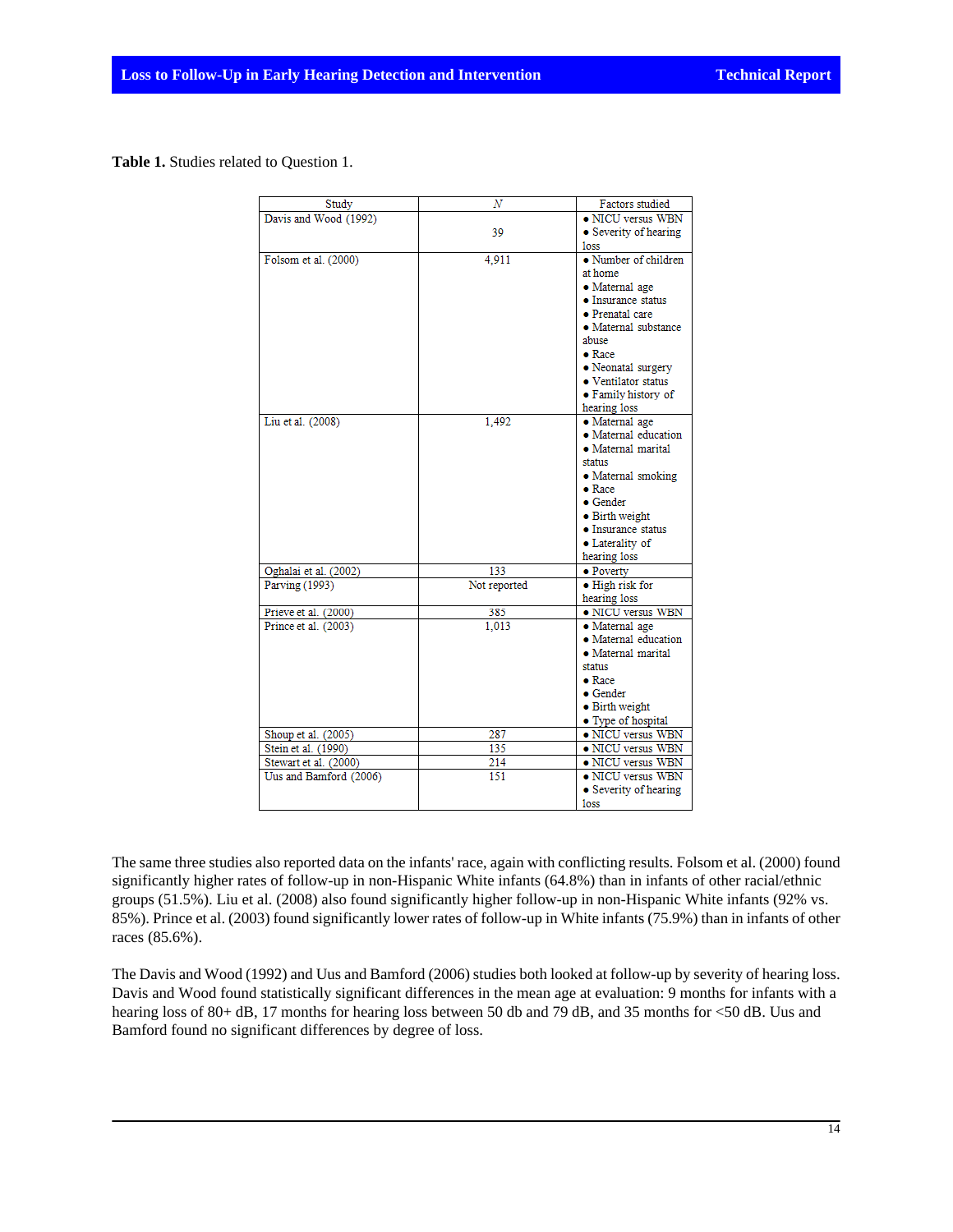|                        |     |             | $%$ follow-up $ %$ follow-up | Statistically           |
|------------------------|-----|-------------|------------------------------|-------------------------|
| Study                  | N   | <b>NICU</b> | WBN                          | significant difference? |
| Prieve et al. (2000)   | 385 | 84          |                              | Yes                     |
| Shoup et al. (2005)    | 287 | 83          | 85                           | No                      |
| Stewart et al. (2000)  | 214 | 68          |                              | No                      |
| Uus and Bamford (2006) | 151 | 100         | 100                          | No                      |

**Table 2.** Rates of follow-up for audiologic evaluation in NICU versus WBN infants.

**Table 3.** Age at follow-up for audiologic evaluation in NICU versus WBN infants.

|                        |     |      | Age (weeks)   Age (weeks) | Statistically           |
|------------------------|-----|------|---------------------------|-------------------------|
| Study                  |     | NICU | <b>WBN</b>                | significant difference? |
| Davis and Wood (1992)  | 39  |      |                           | Yes                     |
| Stein et al. (1990)    | 135 |      |                           | Yes                     |
| Uus and Bamford (2006) | 151 |      |                           | Yes                     |

Folsom et al. (2000) and Liu et al. (2008) both looked at follow-up by insurance status. Folsom et al. found significantly higher follow-up in infants with health insurance (60.7%) than in those with no insurance (42.4%). Liu et al. compared private insurance, public insurance, and no insurance, and found that follow-up of infants with private insurance (94% follow-up) was similar to that of infants with no insurance (92% follow-up), and both were significantly higher than in infants with public health insurance (81% follow-up).

The Prince et al. (2003) and Liu et al. (2008) studies both looked at follow-up by birth weight. Prince et al. found significantly higher follow-up in infants weighing at least 2,500 g at birth (83.6%) than in infants weighing less than 2,500 g (72.0%). The Liu et al. study found no statistically significant differences by birth weight.

The Prince et al. (2003) and Liu et al. (2008) studies also looked at follow-up by mother's marital status. Prince et al. found no significant difference in follow-up by marital status, whereas Liu et al. found significantly higher follow-up in married versus unmarried mothers (93% vs. 83%).

Finally, the same two studies looked at follow-up by maternal education. Both studies found significantly higher followup in mothers who had completed high school or beyond. The Prince et al. (2003) study found 84.1% follow-up in high school graduates compared to 74.5% in nongraduates. The rates reported in the Liu et al. (2003) study were 92% in graduates and 79% in nongraduates.

Data on 12 other risk factors were included in only one study each. Delayed or no follow-up was found to be statistically significant in families with the following characteristics:

- more than two children at home (Folsom et al., 2000)
- mother had no or late prenatal care (Folsom et al., 2000)
- mother was a substance abuser (type of substance not specified; Folsom et al., 2000)
- mother smoked during pregnancy (Liu et al., 2008)
- infant underwent surgery during the neonatal period (Folsom et al., 2000)
- infant had not been on a ventilator (Folsom et al., 2000)
- no family history of hearing loss (Folsom et al., 2000)
- infant was born in a community hospital rather than an obstetric Level 2 or 3 medical center (Prince et al., 2003).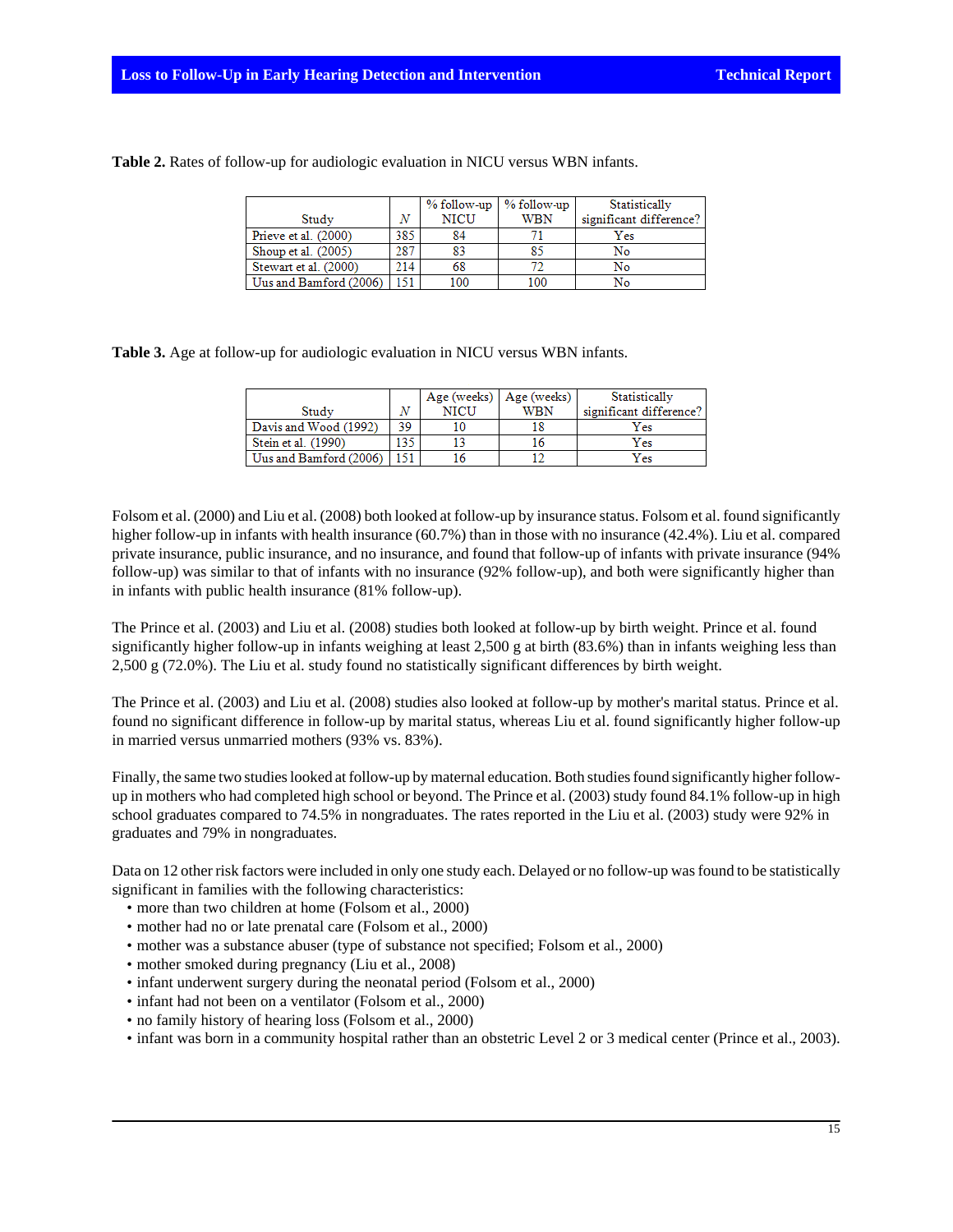**Table 4.** Studies related to Question 2.

| Study                  | N                       | <b>Factors</b> studied       |
|------------------------|-------------------------|------------------------------|
| Davis and Wood (1992)  | 39<br>• NICU versus WBN |                              |
|                        |                         | • Severity of hearing loss   |
| Liu et al. (2008)      | 385                     | • Matemal age                |
|                        |                         | · Maternal education         |
|                        |                         | • Matemal marital status     |
|                        |                         | • Matemal substance use      |
|                        |                         | $\bullet$ Race               |
|                        |                         | $\bullet$ Gender             |
|                        |                         | • Birth weight               |
|                        |                         | • Insurance status           |
|                        |                         | • Laterality of hearing loss |
| Oghalai et al. (2002)  | 133                     | • Poverty                    |
| Stein et al. (1990)    | 135                     | • NICU versus WBN            |
| Uus and Bamford (2006) | 151                     | $\bullet$ NICU versus WBN    |
|                        |                         | • Severity of hearing loss   |

Single studies reported no significant differences in follow-up associated with these factors:

- infant's risk for hearing loss (Parving, 1993)
- laterality of hearing referral (Liu et al., 2008)
- gender (Prince et al., 2003)
- poverty (Oghalai, Chen, Brennan, Tonini, & Manolidis, 2002).

*Question 2. What characteristics of individuals, families, or populations have been found to be associated with increased risk of delays or loss to follow-up for children with a positive diagnosis of hearing loss and in need of an audiologic intervention by 6 months of age?*

Three studies reported data on the NICU versus WBN comparison (see Table 4). The Davis and Wood (1992) and Stein et al. (1990) studies both found 100% follow-up from evaluation to hearing aid fitting in both groups, and both studies found that the significant differences in mean age that had been observed at the time of diagnosis (see Table 3) were no longer evident at the time of habilitation. Davis and Wood reported a mean age at habilitation of 19.7 months in NICU infants versus 25.0 months in WBN infants. Stein et al. reported means of 20.0 and 20.8 months, respectively. Uus and Bamford (2006) reported a mean age of 25.7 weeks in NICU infants and 19.8 weeks in WBN infants (statistical significance was not reported).

Davis and Wood (1992) also reported findings on the relationship between the severity of hearing loss and follow-up. Here, the significant differences in follow-up observed at the time of evaluation continued to be reflected in age at time of habilitation. Mean age was 12 months in children with hearing loss of 80+ dB, 25 months with hearing loss between 50 dB and 79 dB, and 37 months with hearing loss of <50 dB. However, the gap between diagnosis and habilitation was not significantly different by severity of hearing loss. Uus and Bamford (2006) also reported findings of delayed habilitation in moderate, compared with profound, hearing loss, although data were not presented.

The Oghalai et al. (2002) study, which found no impact of poverty on age at diagnosis, found that infants born at a hospital serving a primarily indigent population had a significantly later mean age at time of habilitation (49.6 weeks vs. 28.2 weeks;  $p = .041$ ).

The Liu et al. (2008) study reported findings on the same nine variables it addressed in Question 1. Loss to follow-up from diagnosis to early intervention services was significantly higher among the following groups:

• infants weighing <2,500 g at birth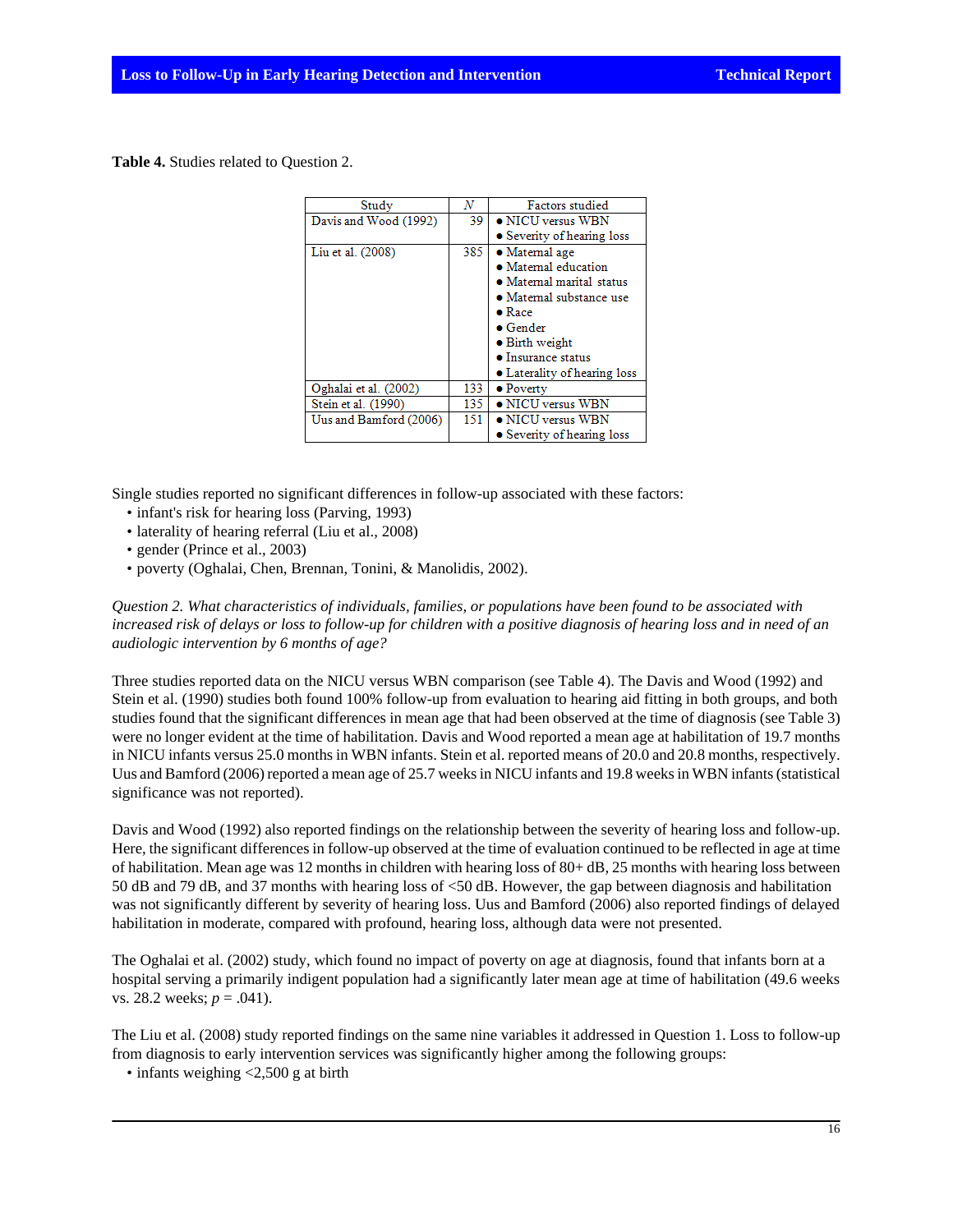**Table 5.** Intervention studies from initial to repeat screen.

| Study                          | N               | Intervention                                                                                                            | Quality score<br>from<br>Appendix A |
|--------------------------------|-----------------|-------------------------------------------------------------------------------------------------------------------------|-------------------------------------|
| Françozo et al. (2007)         | 448             | • Individual versus group<br>counseling                                                                                 | $3$ of $7$                          |
| Korres et al. (2006)           | 1,213           | • Written comment in discharge<br>notes<br>• Personal contact with the parents<br>• Schedule to monitor<br>appointments | $2$ of $7$                          |
| Whittman-Price & Pope<br>2002) | 14 <sup>1</sup> | • UNHS module added to prenatal<br>class                                                                                | $2$ of $7$                          |

• infants with unilateral hearing loss

• infants with mild/moderate hearing loss.

The following factors did not reflect significantly different rates of follow-up in the Liu et al. study:

- maternal age
- race
- mother's marital status
- mother smoked during pregnancy
- mother's education
- insurance status

*Question 3. What has been the effectiveness of initiatives designed to increase follow-up for appropriate audiologic evaluation by 3 months of age?*

No studies were found related to this question.

*Question 4. What has been the effectiveness of initiatives designed to increase follow-up for appropriate audiologic intervention by 6 months of age?*

No studies were found related to this question.

Because no intervention studies directly relevant to Questions 3 or 4 were found, we made the decision to amend the inclusion criteria to include studies of interventions designed to reduce loss to follow-up from initial to repeat screen. We thought that the issues might be sufficiently closely related that the findings from those studies could have implications for follow-up from screening to evaluation.

Three studies (Françozo, Fernandes, Marconi Pinheiro Lima, & Rossi, 2007; Korres et al., 2005; Wittmann-Price & Pope, 2002) investigated the effectiveness of interventions to improve follow-up rates from initial to repeat screens. The three studies (see Table 5) examined three different types of interventions.

Françozo et al. (2007) compared the effectiveness of small-group versus individual counseling of mothers by a social worker. The results were not statistically significant. In the small-group cohort, follow-up was 60.2% (95% confidence interval  $\text{[CI]} = 52.5\% - 67.6\%$ ), and in the individual counseling cohort, follow-up was 74.3% (95% CI = 57.8%–86.0%).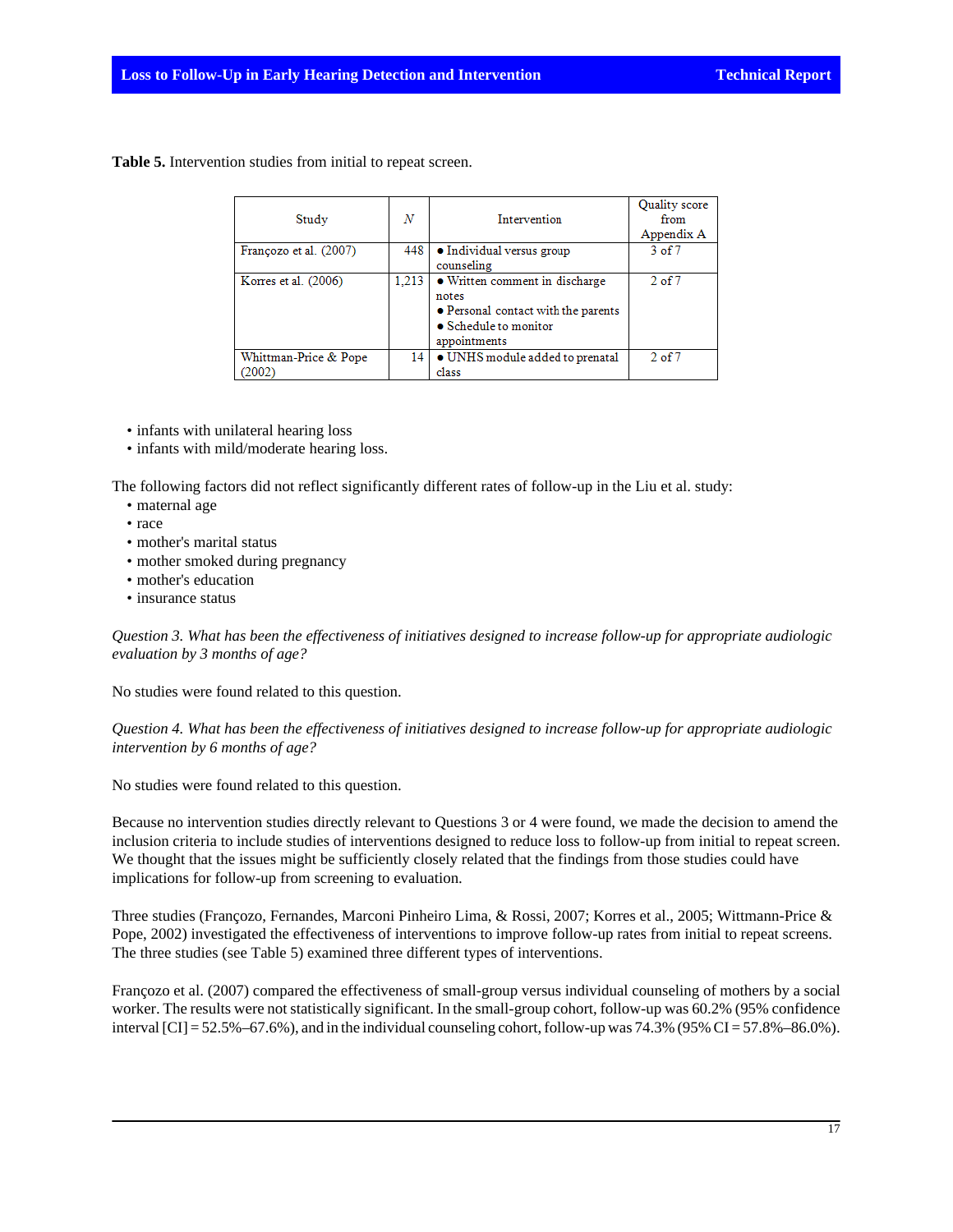**Table 6.** Patient populations by study.

| Study                             | Country       | Comment                                                                                                                                                                  |
|-----------------------------------|---------------|--------------------------------------------------------------------------------------------------------------------------------------------------------------------------|
| Davis and Wood<br>(1992)          | England       |                                                                                                                                                                          |
| Folsom et al. (2000)              | U.S           | Multisite study in six states                                                                                                                                            |
| Françozo et al.<br>(2007)         | <b>Brazil</b> |                                                                                                                                                                          |
| Korres et al. (2005)              | Turkey        |                                                                                                                                                                          |
| Lui et al. (2008)                 | U.S.          | Massachusetts                                                                                                                                                            |
| Oghalai et al.<br>(2002)          | U.S.          | Two Texas hospitals, one serving a primarily indigent<br>and uninsured population, and the other a tertiary care<br>hospital with a more economically diverse population |
| Parving (1993)                    | Denmark       |                                                                                                                                                                          |
| Prieve et al. (2000)              | U.S.          | New York                                                                                                                                                                 |
| Prince et al. (2003)              | U S -         | Hawaii                                                                                                                                                                   |
| Shoup et al. (2005)               | U.S.          | Texas hospital serving a primarily Hispanic low-<br>income population                                                                                                    |
| Stein et al. (1990)               | U.S.          | <b>Illinois</b>                                                                                                                                                          |
| Stewart et al. (2000)             | U.S.          | Multisite study in four states                                                                                                                                           |
| Uus & Bamford<br>(2006)           | England       |                                                                                                                                                                          |
| Whitmann-Price &<br>Pope $(2002)$ | U.S.          | Pennsylvania                                                                                                                                                             |

The Korres et al. (2006) study was the only one of the three to report statistically significant findings. In one cohort, parents received a written report of the screening results and recommendation for rescreening. That cohort had followup of  $27.8\%$  (95% CI =  $24.6\%$  –31.3%). The second cohort received, in addition to the written report, written comments in their discharge papers, personal contact, and monitoring of their compliance with rescreening appointments. Followup in that cohort was  $41.8\%$  (95% CI = 37.7%–46.0%). The changes to the protocol were bundled, and no data on the relative impact of the three individual changes were reported.

The Whittman-Price and Pope (2002) study examined the effectiveness of adding a 20-minute educational module on UNHS to a hospital-based prenatal class. In the cohort that did not receive the module, 7 of the 9 infants were rescreened. It was not reported whether the parents of those children attended the prenatal class before the addition of the UNHS module, whether they attended a different class, or whether they did not attend a class at all. In the cohort that did receive the module, all 5 infants were rescreened. These results were not statistically significant.

#### **Culturally and Linguistically Diverse Populations**

Questions 1 and 2, that is, those that dealt specifically with the characteristics of individuals or populations, were developed in part in anticipation that cultural and linguistic factors might be an important influence on follow-up. These factors, including educational level, poverty, race, and others were addressed by a small number of studies, and with little consistency among results. Table 6 describes the context in which these studies were conducted.

Nine of the 14 studies were conducted in the United States. In only one instance would separate consideration of the findings result in somewhat different conclusions. Of the six studies comparing follow-up from screening to evaluation in NICU versus WBN infants, five were conducted in the United States and one in England. The English study found better follow-up in WBN infants, whereas of the five U.S. studies, three found better follow-up in NICU infants and two found no differences. This raises at least the possibility that the contrasting findings between these studies could have been influenced by the different health care systems.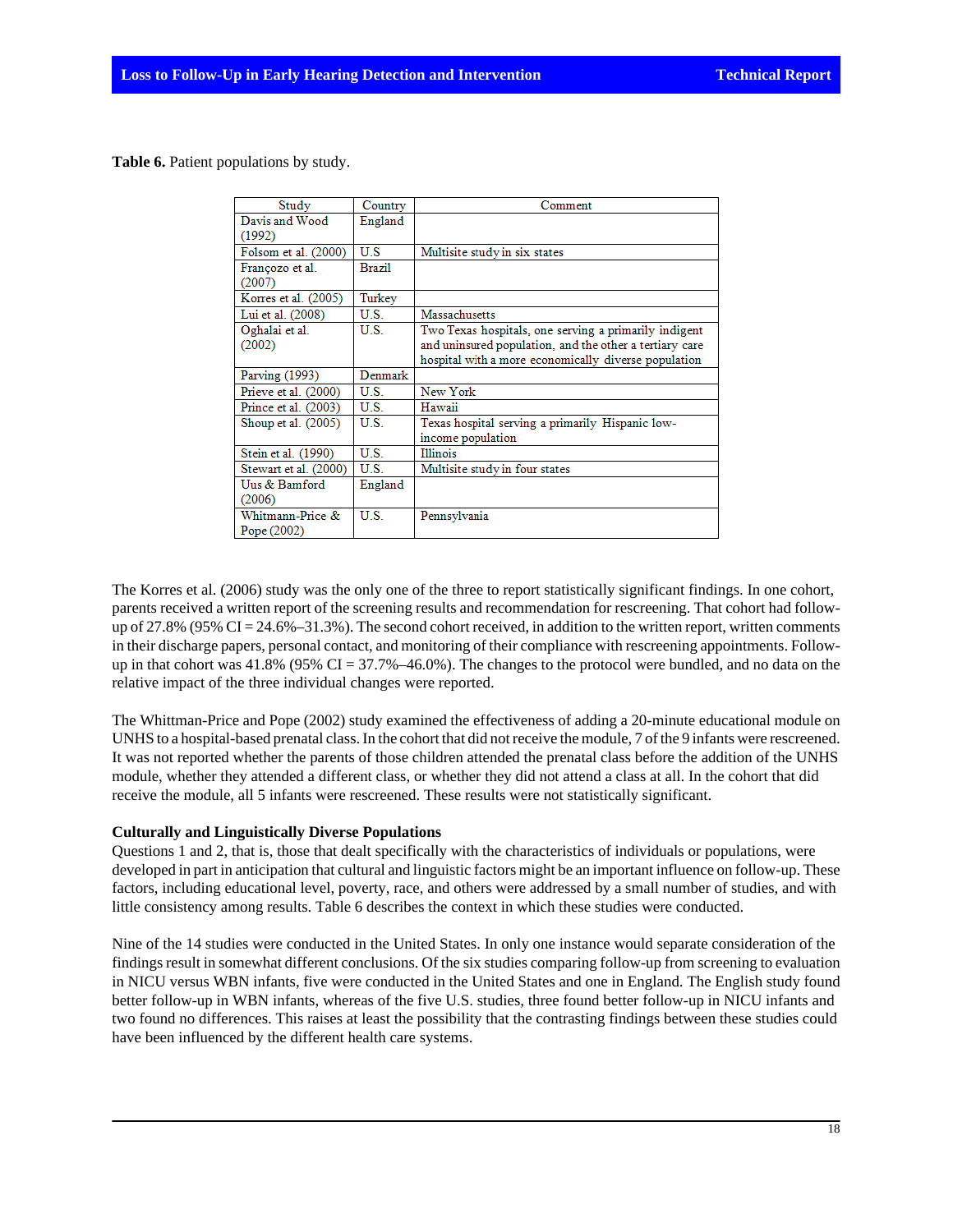The diversity of study populations may have also influenced another aspect of the overall findings. As noted under Question 1, the three studies examining the rates of follow-up by infant race reached different conclusions. The Folsom et al. (2000) and Liu et al. (2008) studies found higher follow-up in non-Hispanic White infants, whereas the Prince et al. (2003) study found significantly lower follow-up in non-Hispanic Whites. There is some indication, though, that the non-Hispanic White populations may not have been comparable across the three studies. Although all three studies were conducted in the United States, Prince et al. pointed out that "a small percentage of White women [in the outer islands of Hawaii] may choose 'alternative lifestyles' preferring nontraditional health care rather than traditional services" (p. 1205).

### *Discussion*

To affect clinical practice and/or policy, it is desirable to have an evidence base of multiple studies of high methodological quality with generally consistent findings. The available evidence on issues surrounding loss to followup in newborn hearing screening programs fails on all three counts.

#### **Amount of Evidence**

No studies were found that were directly relevant to Questions 3 and 4. Of the 20 potential risk factors examined in the studies from Questions 1 and 2, most were examined in only one or two studies, and only one (NICU status) was examined in more than two studies.

#### **Quality of Evidence**

Methodological quality was low. In none of the three intervention studies was subject comparability addressed, none were blinded, none had random samples, and none addressed treatment fidelity. In only one of the three intervention studies (Françozo et al., 2007) was the protocol described with sufficient detail for replication.

In the epidemiologic studies related to Questions 1 and 2, quality concerns were also evident. None of the studies using rate of follow-up (as opposed to age), for example, specified the time frames for designation of an infant as lost to follow-up. If the de facto cut-off date for followed-up or lost was based on the data collection period, rather than each child's age, then individual children within a study could have been inconsistently categorized, depending on when within the study period they were born.

A second quality concern among the epidemiologic studies involved another type of confounding. The Folsom et al. (2000) study is an example of one that addressed a number of different potential risk factors. The factors, though, included items such as insurance status and prenatal care. Given the possible interaction between a lack of health insurance and the availability and nature of prenatal care, it would be important in the analysis of the data to control for possible interactions. Only in the Liu et al. (2008) study, however, were such controls evident.

A third quality concern involves some confusion as to whether additional risk factors were studied, but the results were not reported in the studies because they were not statistically significant. The Prince et al. (2003) and Liu et al. (2008) studies, for example, did report that some of the factors they studied, such as mother's marital status, were not significant. Folsom et al. (2000), on the other hand, reported data on nine risk factors that had statistically significant results. It is not clear whether those were the only nine factors they studied, and all were significant, or whether those were the only factors found to be significant out of a larger total number that were studied.

The final quality concern involves multisite studies. It was noted earlier that the consistency of findings across studies is an important consideration. Also important is the consistency of findings across sites within a single study. The Stewart et al. (2000) study, for example, involved more than 200 infants at five sites. The overall findings indicated a nonsignificant difference between NICU and WBN in follow-up from screening to evaluation. Data were not presented separately for the five sites, however, and as a result it is unclear whether the findings were consistent across sites.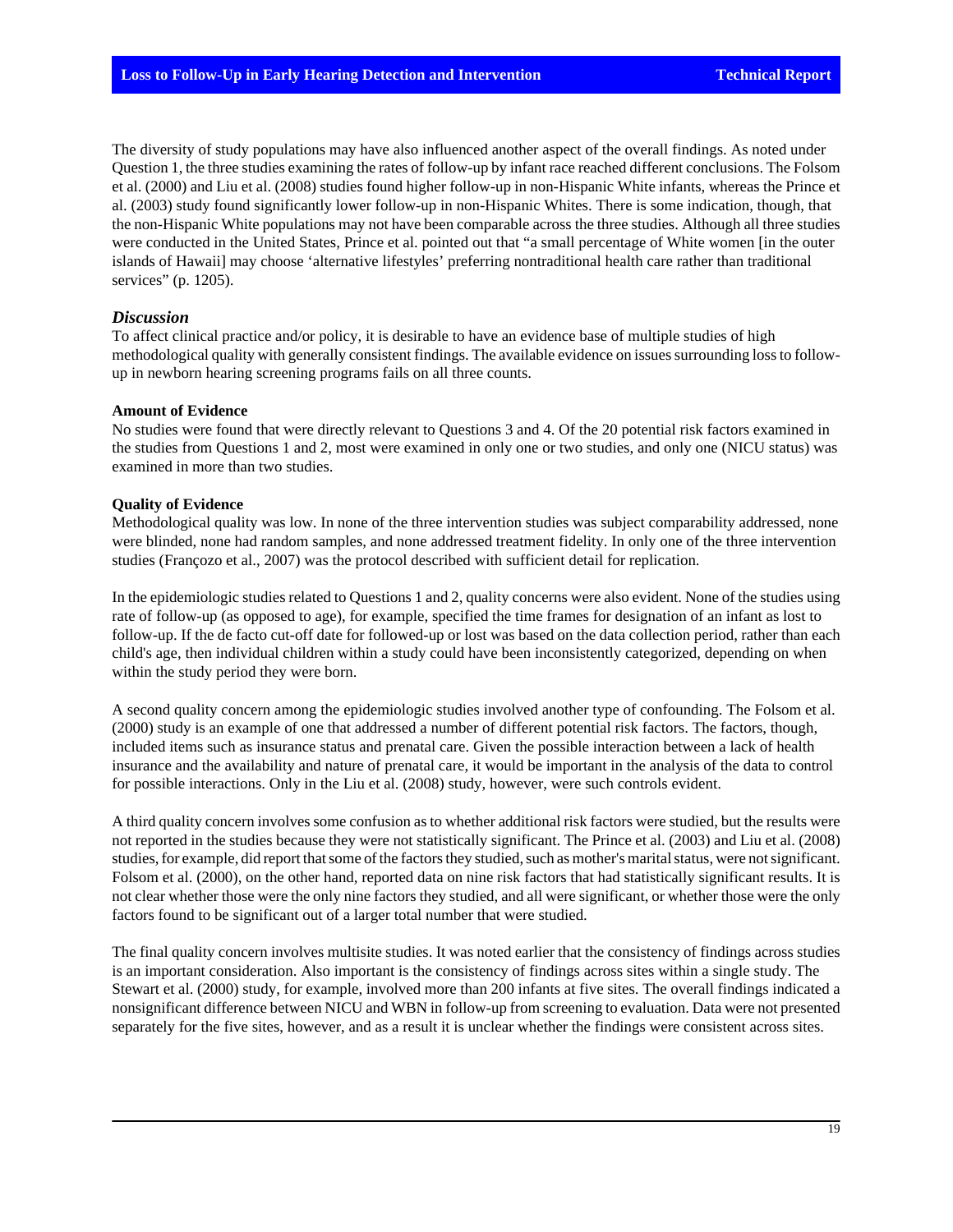#### **Consistency of Findings Across Studies**

There were eight instances of multiple studies examining the same intervention or risk factor (in this case, risk factors). For only one of the eight factors were the findings completely consistent. In these two studies, both found that mothers who completed high school were more likely to follow up from screening to evaluation. One of these two studies, however, found no significant differences in follow-up from evaluation to treatment by mother's education.

In summary, the small number, poor quality, and inconsistent findings within the available evidence do not provide meaningful direction for clinicians or policy makers in identifying the patients/families at the highest risk of loss to follow-up, nor how to decrease that risk. More high quality epidemiologic studies with precise definitions of terminology and incorporation of multivariate statistical analyses are needed, as are high quality experimental or quasiexperimental studies of well-defined interventions targeted at increasing follow-up.

#### *References*

*References marked with an asterisk indicate studies included in the systematic review.*

- American Speech-Language-Hearing Association. (2007). *Year 2007 position statement: Principles and guidelines for early detection and intervention programs*. Available from [www.asha.org/policy/.](http://www.asha.org/policy/)
- Centers for Disease Control and Prevention. (2005). *Final summary of 2005 national EHDI data (Version 6)*. Retrieved from [www.cdc.gov/ncbddd/ehdi/documents/Nat\\_EHDI\\_Summ\\_2005\\_Web\\_v6.pdf.](http://www.cdc.gov/ncbddd/ehdi/documents/Nat_EHDI_Summ_2005_Web_v6.pdf)
- \*Davis, A., & Wood, S. (1992). The epidemiology of childhood hearing impairment: Factor relevant to planning of services. *British Journal of Audiology, 26*, 77–90.
- \*Folsom, R. C., Widen, J. E., Vohr, B. R., Cone-Wesson, B., Gorga, M. P., Sininger, Y. S., & Norton, S. J. (2000). Identification of neonatal hearing impairment: Recruitment and follow-up. *Ear and Hearing, 21*, 462–470.
- \*Françozo, M., Fernandes, J., Marconi Pinheiro Lima, C. M., & Rossi, T. (2007). Improvement of return rates in a neonatal hearing screening program: The contribution of social work. *Journal of Health Care Social Work, 44*, 179–190.
- Joint Committee on Infant Hearing. (2000). Year 2000 position statement. Principles and guidelines for early hearing detection and intervention programs. *Pediatrics, 106*, 798–817.
- \*Korres, S., Balatsouras, D. G., Vlachou, S., Kastanioudakis, I. G., Ziavra, N. V., & Ferekidis, E. (2005). Overcoming difficulties in implementing a universal newborn hearing screening program. *Turkish Journal of Pediatrics, 47*, 203–212.
- \*Lui, C., Farrell, J., MacNeil, J., Stone, S., & Barfield, W. (2008). Evaluating loss to follow-up in newborn hearing screening in Massachusetts. *Pediatrics, 121*, e335–e343.
- National Center for Hearing Assessment and Management. (2008). *EHDI legislation*. Available from [www.infanthearing.org/](http://www.infanthearing.org/legislative/index.html) [legislative/index.html](http://www.infanthearing.org/legislative/index.html).
- \*Oghalai, J. S., Chen, L., Brennan, M. L., Tonini, R., & Manolidis, S. (2002). Neonatal hearing loss in the indigent. *Laryngoscope, 112*, 281–286.
- \*Parving, A. (1993). Congenital hearing disability—epidemiology and identification: A comparison between two health authority districts. *International Journal of Pediatric Otorhinolaryngology, 27*, 29–46.
- \*Prieve, B., Dalzell, L., Berg, A., Bradley, M., Cacace, A., Campbell, D., et al. (2000). The New York State universal newborn hearing screening demonstration project: Outpatient outcome measures. *Ear and Hearing, 21*, 104–117.
- \*Prince, C. B., Miyashiro, L., Weirather, Y., & Heu, P. (2003). Epidemiology of early hearing loss detection in Hawaii. *Pediatrics, 111*, 1202–1206.
- \*Shoup, A., Owen, K., Jackson, G., & Laptook, A. (2005). The Parkland Memorial Hospital experience in ensuring compliance with universal newborn hearing screening follow-up. *Journal of Pediatrics, 146*, 66–72.
- \*Stein, L. K., Jabaley, T., Spitz, R., Stoakley, D., & McGee, T. (1990). The hearing-impaired infant: Patterns of identification and habilitation revisited. *Ear and Hearing, 11*, 201–205.
- \*Stewart, D. L., Mehl, A., Hall, J. W., Thomson, V., Carroll, M., & Hamlett, J. (2000). Universal newborn hearing screening with automated auditory brainstem response: A multi-site investigation. *Journal of Perinatology, 20*, S128–S131.
- U.S. Department of Health and Human Services. (2000). *Healthy People 2010*. Washington, DC: U.S. Public Health Service.
- \*Uus, K., & Bamford, J. (2006). Effectiveness of population-based newborn hearing screening in England: Ages of interventions and profile of cases. *Pediatrics, 117*, e887–e893.
- \*Wittmann-Price, R., & Pope, K. (2002). Universal newborn hearing screening: One hospital's project improved follow-up rates for infants who didn't pass the initial test. *American Journal of Nursing, 102*, 71–77.
- Yoshinaga-Itano, C., Sedey, A., Coulter, D. K., & Mehl, A. L. (1998). Language of early and later identified children with hearing loss. *Pediatrics, 102*, 1161–1171.